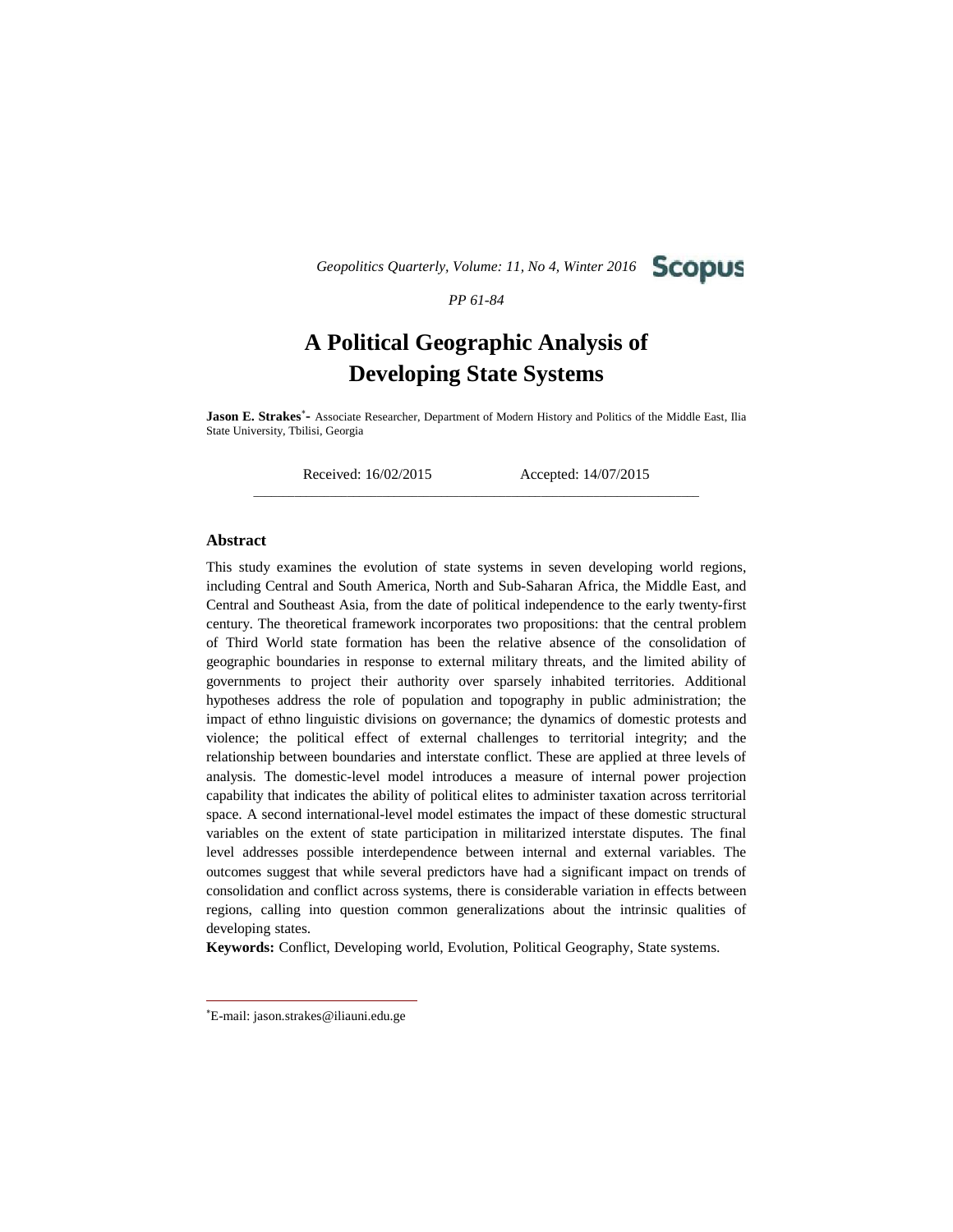## **Introduction**

Geopolitical structure of the world into four levels: local (within the country), national level, regional level and spherical has been established. Each of the levels, characteristics, territory, nature, and their specific functions.

How do variables such as population density, topography, ethnic difference, domestic political conflict and external threats affect the ability of the state to project its authority across territorial space? Further, how do the relationships between these domestic physical and social structures in turn affect the external behavior of states, such as participation in international conflicts? Finally, how do interconnections between these variables allow one to establish generalizations about similarities and differences in state systems across world regions? The academic literature on the formation of states (or "state-building") has produced a vast and diverse collection of theoretical discourse, but relatively few conclusive empirical findings (Bremer with Ghosn, 2003: 22-23; Lemke, 2003, 2004). Discussions of state development in the areas traditionally known as the "Third World"<sup>1</sup> have especially lacked cohesion or systematic cross-national coverage, being largely limited to country-specific evaluations using various analytical schemes (Geddes, 1991, 2002, 2003). While this does not manage to negate the contribution to intensive knowledge made by individual case studies, at the same time it must be considered: how much have they succeeded in explaining about the functioning of low and middle-income states as social and political mechanisms that makes them normatively

<sup>1.</sup> In the post-Cold War era, there has been a certain amount of controversy in the social sciences as to whether the highly integrated characteristics of the contemporary international environment preclude the continued division of states into distinct "worlds" representing differing levels of political and economic development (Lewis, 1999; Fawcett and Sayigh, 1999; Handelman, 2005). The term is applied here in order to describe a diverse group of evolving post-colonial and/or formerly socialist states in which the problematic issues of national identity, social conflict and political stability remain in various stages of resolution (Gurtov, 2007: 2, 143-8).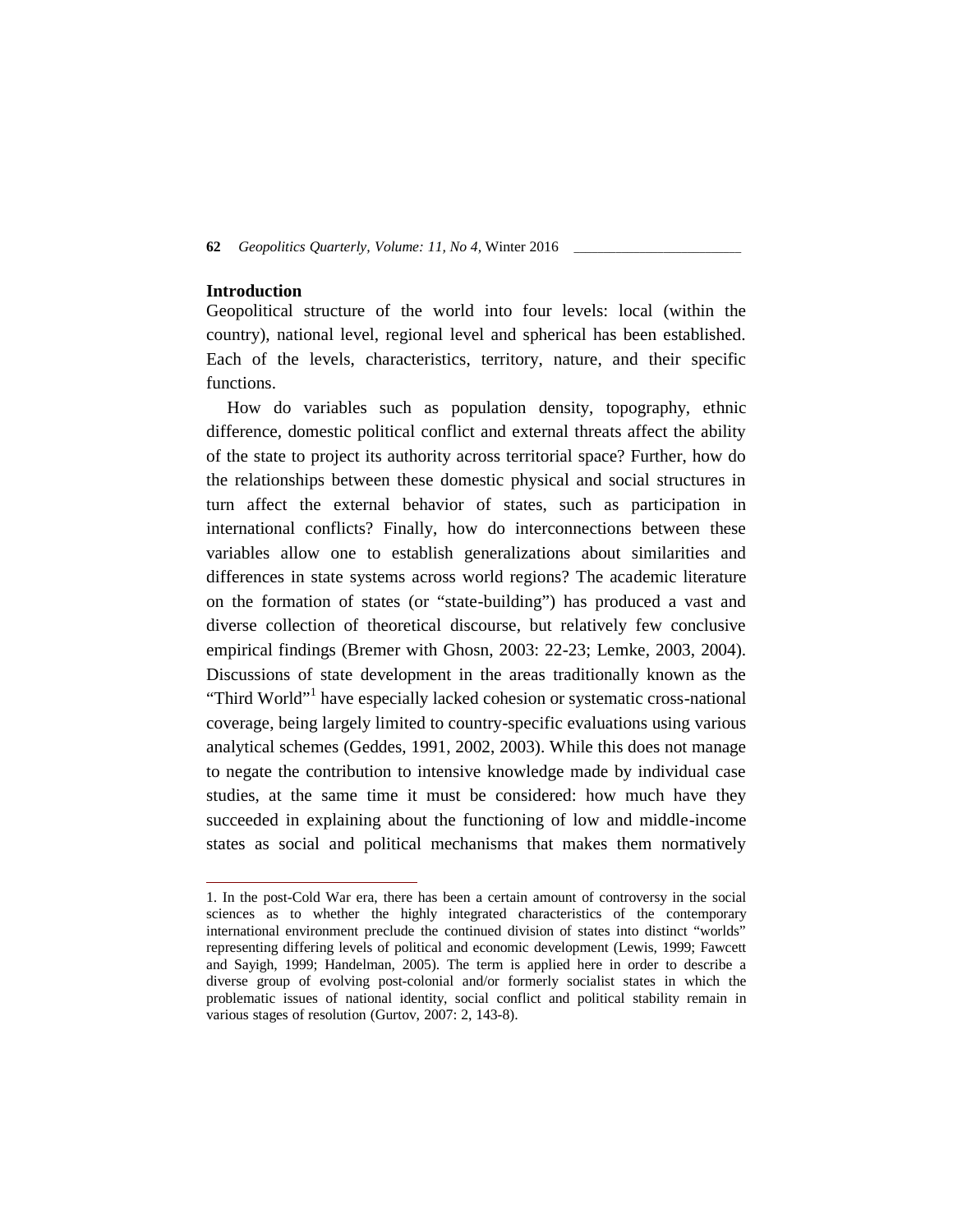different from that of the "preponderant" nations (the United States, European Union, and Russian Federation) and the emerging and potential major powers (China and India)?

Additionally, while a particular body of research in world politics has addressed the role of domestic factors in the evolution of international systems (Choucri and North, 1975; Organski and Kugler, 1980; Gilpin, 1981; Rasler and Thompson, 1989; Maoz, 1989, 1996; Spruyt, 1994; Cederman, 1997; 2003), little if any has done so comparatively across geographic areas, and with insufficient attention to the internal processes through which their constituent states came into being (Herbst, 2000: 22-23; Lemke, 2002, 2003). Much related empirical work in international conflict studies has emphasized unit-level variables such as economic productivity or the accumulation of military capabilities as indicators of potential change in global resource distributions, and the initiation of war between the great powers (Houweling and Siccama, 1988; Kim, 1992; Lemke and Werner, 1996; Werner and Kugler, 1996). Yet, historically such transitions constitute only the most rare and least probable events in international politics, while both national foreign policies and interstate disputes operate on a continuum of varied forms that do not typically escalate to the level of major war(Kadera, 2001: 36-40). At the same time, armed violence within the past half-century has been concentrated not among the most powerful nations, but within and between lower-income and post-colonial states (Singer, 1996; Marshall, 1999; Gurr, Marshall and Khosla, 2000; Henderson and Singer, 2000), while attendant evidence suggests that future conflicts will be increasingly likely to occur in and among the developing countries (Holsti, 1996; Snow, 1997, 1999: 39-40, 49-50, 52-53; Gleditsch et al, 2002; O'Loughlin, 2005:  $100-102$ ).<sup>1</sup>

<sup>1.</sup> A 3rd degree polynomial trend analysis which compares the total conflict involvement of OECD and non-OECD countries from 1946 to 2001 indicates that developing nations exhibit a higher probability (between less than .2 and .3 percent) than developed states (between less than .1 and .25 percent) of experiencing all types and levels of armed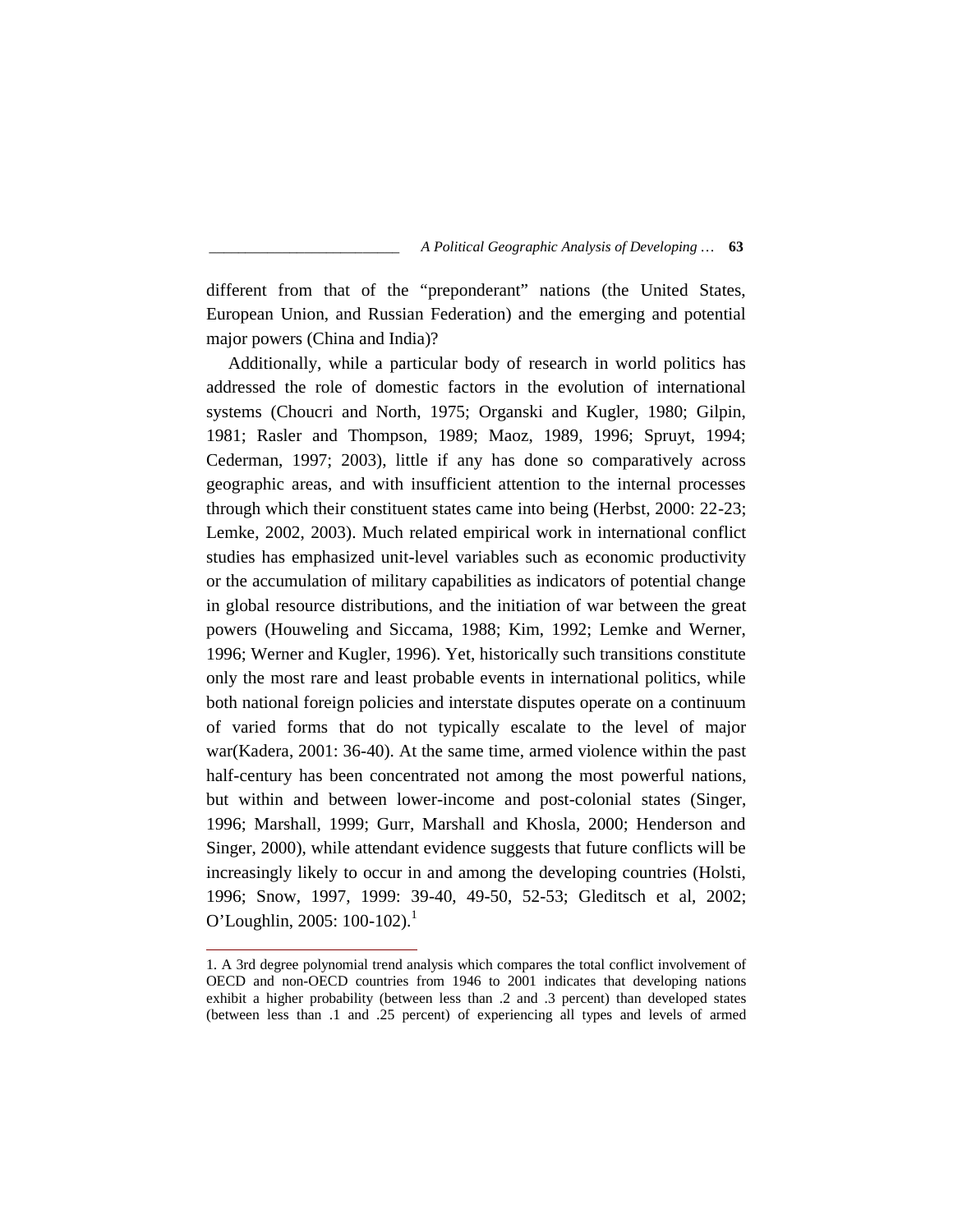These distinctions demand a more substantive inquiry into the associations between the basic composition of states and their conduct in both interior and exterior environments. The present study therefore intends to integrate the issues and assumptions addressed by previous approaches into a unified theoretical foundation, from which a series of testable hypotheses may be generated. It will then evaluate these propositions systematically in three separate stages of econometric analysis, which together represent the domestic, international and interactive (internal, external and "intermestic") dimensions of state formation and conflict in the developing regions of the world.

## **Literature Review and Conceptual Framework**

Recent scholarship that seeks to address the development of state systems in Latin America, Africa, the Middle East and Asia often underscores the debate as to whether these are to be better understood in terms of their cultural or historical peculiarities, or if they can be placed within a comprehensive explanatory framework (Young, 1994; Ayubi, 1999; Dunkerley, 2002; Luong, 2004). Arguments related to the first position maintain that certain structural precedents condition the origins of political units: those "Third World" nations which possessed a core of defined territory or centralized administration prior to the period of foreign colonization (Egypt, Morocco, Tunisia) were provided with a subsequent advantage in the establishment of independent polities, while those which were essentially constituted by outside forces or geopolitical events (Iraq, Nigeria, Pakistan, the Sudan) have struggled repeatedly with competing definitions of statehood (Anderson, 1986; El-Khazen, 2000: 101; Nasr,

violence, despite the initial decline of regional or "proxy" wars beginning in the late 1980s. In addition, significant peaks in conflict participation among OECD nations reflect recent military interventions in developing areas (i.e., the Persian Gulf in 1991, Kosovo in 1999 and Afghanistan in 2001), while at the same time conflicts involving the OECD countries during this period have been conducted almost entirely offshore (O'Loughlin, 2005: 99- 102). The 2003 US-British intervention in Iraq would further extend this trend line.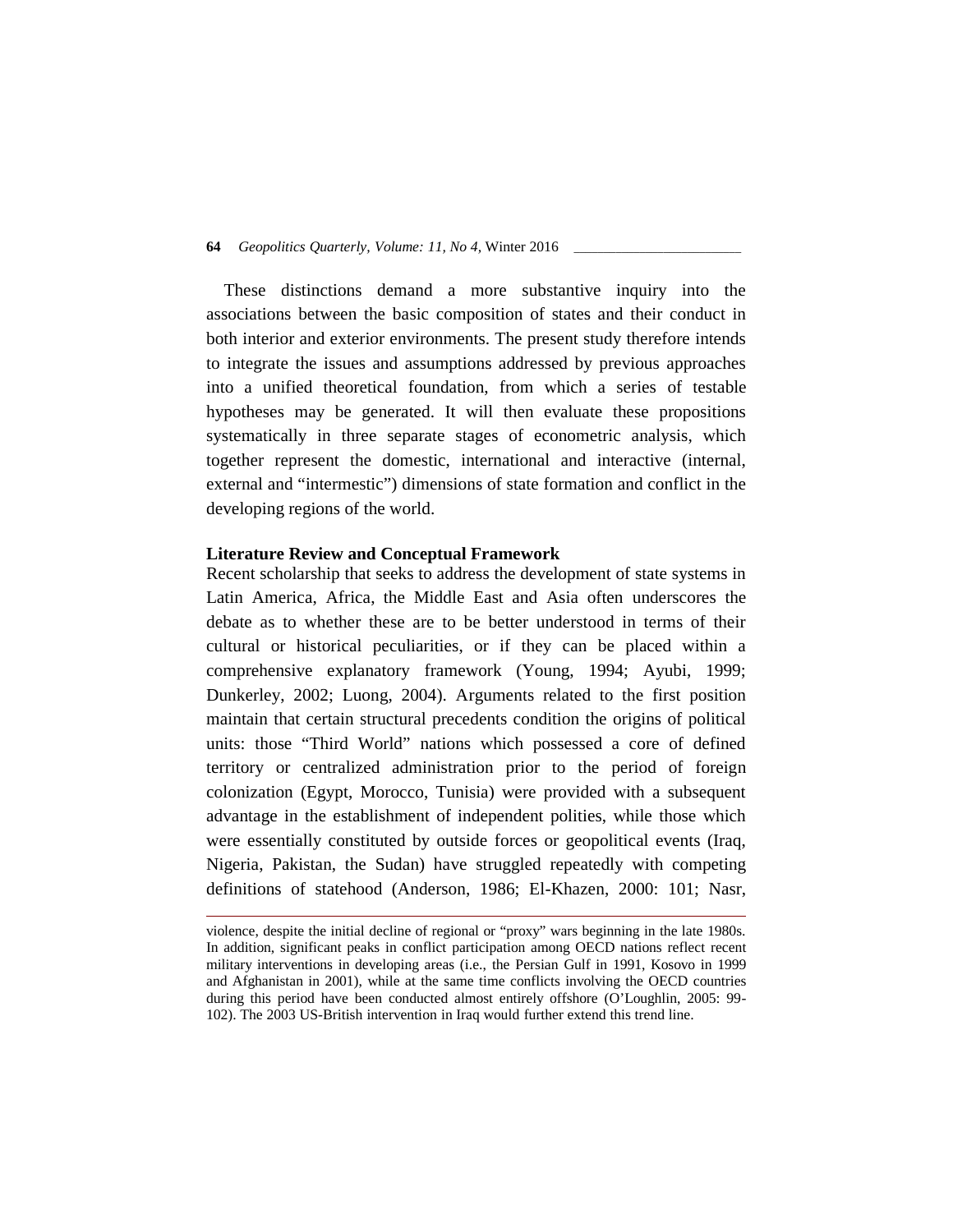$2001$ .<sup>1</sup> This might be related to the theoretical problem of determining the boundary between the coercive or regulatory apparatus of the state (the Weberian criterion) and associational patterns within a society. In this sense, rather than there being a corporeal division between governing units and social classes or structures, the state could be conceived of as merely a "relation" or "effect" of other activities and organizations (Jessop, 1990; Mitchell, 1991).

A series of contending perspectives attempt to establish more general conclusions about the nature of the state in the Third World. These theories, which are concerned primarily with conceptualization and classification, dispute whether states should be recognized as singular, rational autonomous actors (Nordlinger, 1981; Evans, Reuschmeyer and Skocpol, 1985; Mann, 1986); or whether state and society are composed of a series of interlocking parts that compete with and transform one another (Migdal, 1988, 1997, 2001; Kohli, Migdal and Shue, 1994). An additional subset of literature emphasizes the definition and measurement of state capacity, or the ability of the central government apparatus to administrate effectively. While institutional explanations are concerned with the power of incumbent elites to create and implement new rules, allocate public resources effectively, or respond to societal demands (Geddes, 1994; Grindle, 1996; Waldner, 1999), political economy approaches stress the ability of the state to utilize appendages such as taxation to "penetrate" society and extract resources in the pursuit of its policy objectives (Kugler and Domke, 1986; Rouyer, 1987; Lee, 1988; Levi, 1988; Migdal, 1988; Snider, 1987, 1988, 1990; Arbetman and Kugler, 1997; Cheibub, 1998; Thies, 2004). An

<sup>1.</sup> The difficulty of producing generalizations about state trajectories from the examination of "relevant cases" is highlighted by the example of Lebanon: although one of the world's foremost archetypes of a weak or collapsed state, its origins as a successful semi autonomous polity or *Mutasarrifiyya* (governate) established under Ottoman rule actually endowed it with a higher relative level of consolidation at the time of independence than various other post-colonial states in the Middle East region and the general Third World (Snider, 1983; El-Khazen, 2000: 99-102).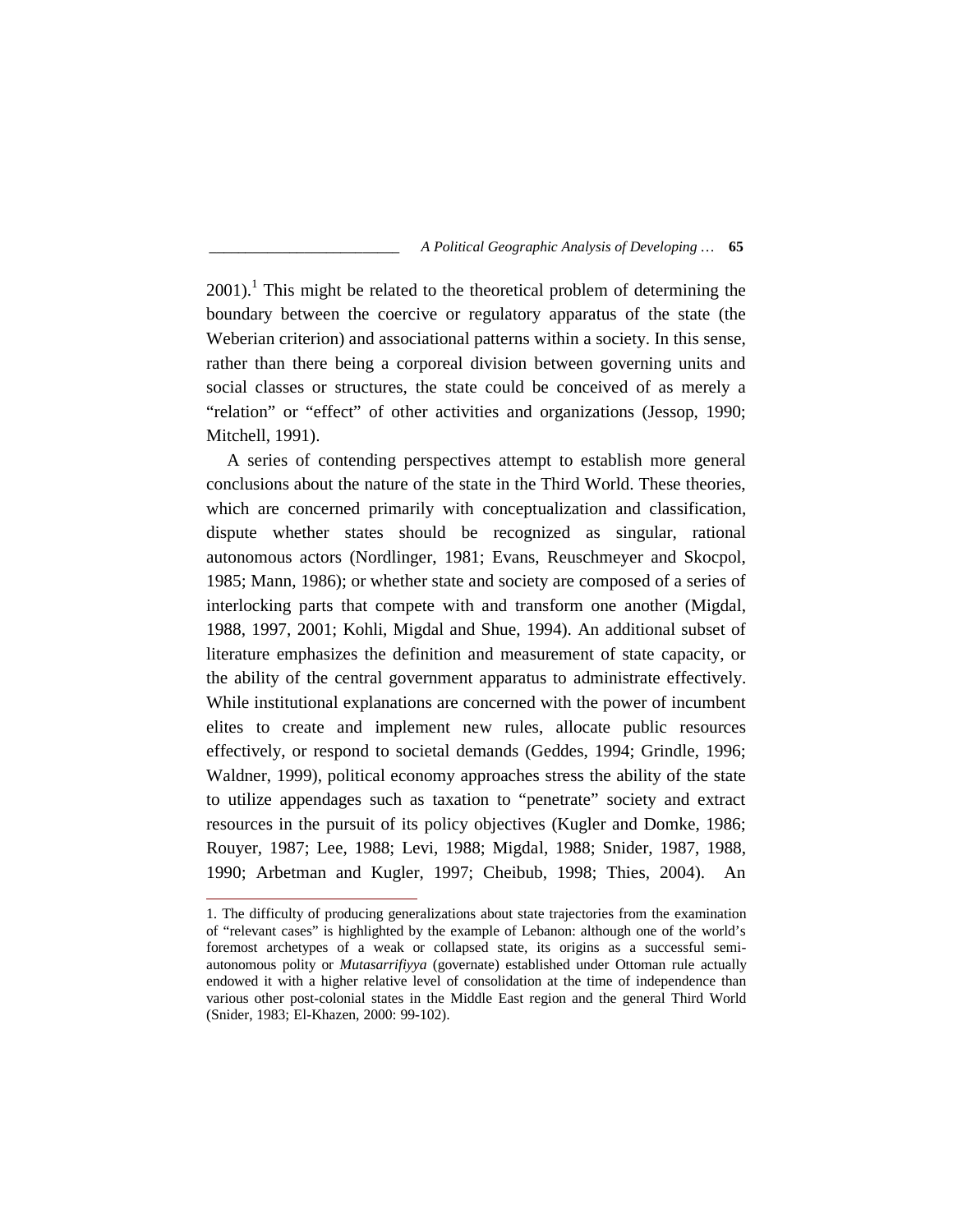adjoining proposition is that polities in developing areas (Latin America, the Middle East and Southern Africa) suffer from an inherent weakness because they did not undergo the gradual process of state consolidation presumed common to early modern Europe, in which monarchical elites were motivated by external military threats to derive coercive or capital-intensive revenues from their subjects in order to finance protection by professional armies (Tilly, 1975, 1985, 1992; Herbst, 1990a, 2000; Porter, 1994; Desch, 1996; Centeno, 1997, 2002a, 2002b; Lustick, 1997: 656-57). Conversely, some have suggested that many Third World states are presently experiencing similar processes, although with different and often adverse political consequences (Cohen, Brown and Organski, 1981; Barnett, 1992; Jaggers, 1992; Ayoob, 1995, 1996; Sørenson, 2001; Taylor and Botea, 2008). While there is evidence to suggest that African states have undergone comparable aspects of formation through revenue extraction and urbanization, governments in the region have remained predominantly militarized rather than contractual (Kirby and Ward, 1991; Herbst, 2000). Comparative historical studies also conclude that the high frequency of warfare in regions such as the Middle East has had deleterious rather than galvanizing effects on the power and prosperity of their constituent states(Tilly, 1991; Gongora, 1997). Other empirical work demonstrates that there is an inverse correlation between the initial capacity of new states and the rate of state expansion through collective violence, while various scholars have asserted that Latin American and Middle Eastern states are characterized by a limited ability to extract resources from the societies which they seek to administer, and have therefore relied more extensively on coercive instruments (the military and security apparatus) as a primary technology of governance (Cohen, Brown and Organski, 1981; Lustick, 1997: 654; Ayubi, 1999; Heydemann, 2000; Holden, 2004).

Yet, another more contemporary branch of theorizing addresses the issue of defining "stateness" from the twin perspectives of political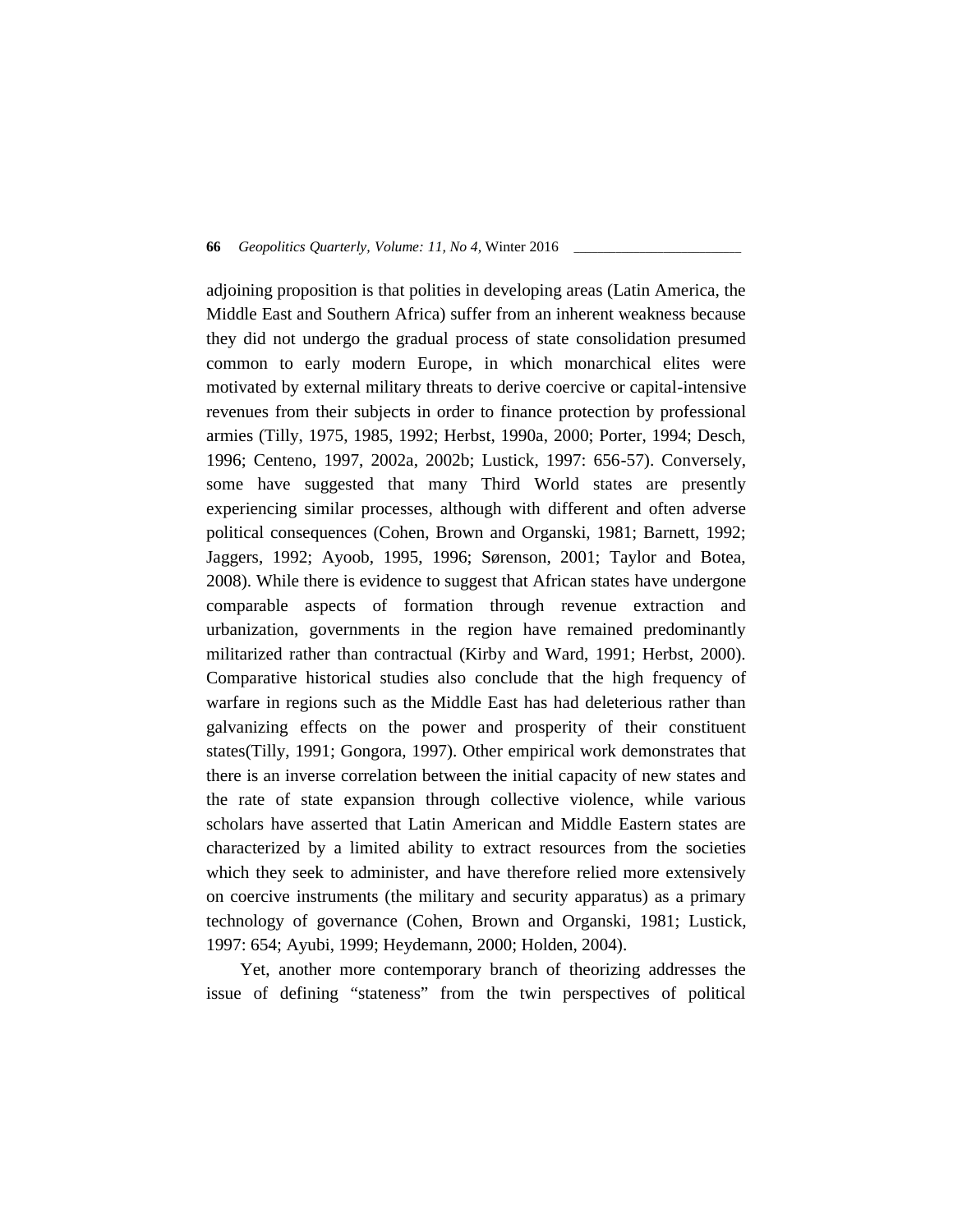geography and demographics. This posits that the primary difficulty facing governments in regions such as sub-Saharan Africa has been the limited ability of the state to exert its control over large, sparsely populated territories (Englebert, 2000; Herbst, 2000; Englebert, Tarango and Carter, 2002; Bratton, 2005). As the artificial borders produced by colonial administrations created political maps that were incongruous with indigenous structures and environmental conditions, and leaderships who inherited capital cities that were the seat of colonial governments (the bled el-makhzen, or "zone of control") were separated from the regions in which a large proportion of the populace resides (the bled-es-siba, or "zone of dissidence")<sup>1</sup>, successor regimes have faced significant challenges in their effort to manage the tasks of national politics (Boone, 2003; Schatz, 2003, 2004).<sup>2</sup> The phenomenon of capital relocation as a strategy of administrative enhancement by post-independence leaderships in Latin America (Brazil), Africa (Botswana, Cote D'Ivoire, Libya, Malawi, Mauritania, Nigeria and Tanzania) and Asia (Kazakhstan, Malaysia, and Pakistan) underscores the significance of this condition (Schatz, 2003: 5).

Further, because physical boundaries were often imposed arbitrarily over widely disparate territories and social groups, state-building processes have not produced relatively homogenous national units such as those prevalent in Western Europe (Nettl, 1968; Nettl and Robertson, 1968; Ben-Dor, 1983;

<sup>1.</sup> These analogical terms are drawn from classical Moroccan political history, which were used to describe the difference between those lands and tribes in the western part of the country that were assimilated by the royal administration, versus the inhabitants of the desert and mountain areas that remained effectively outside the influence of the central government (Parker, 1984: 22).

<sup>2.</sup> Herbst (2000: 145-161) establishes a categorical distinction between "geographically challenged states", in which populations are widely dispersed or separated from centers of political power; "hinterland countries", where the majority of the population is concentrated in urban areas while vast areas of the national territory are uninhabited; states with "favorable geography", in which populations are evenly distributed between urban centers and rural areas; and countries with "neutral political geographies", where population distributions have had little significant impact on problems of governance or internal conflicts.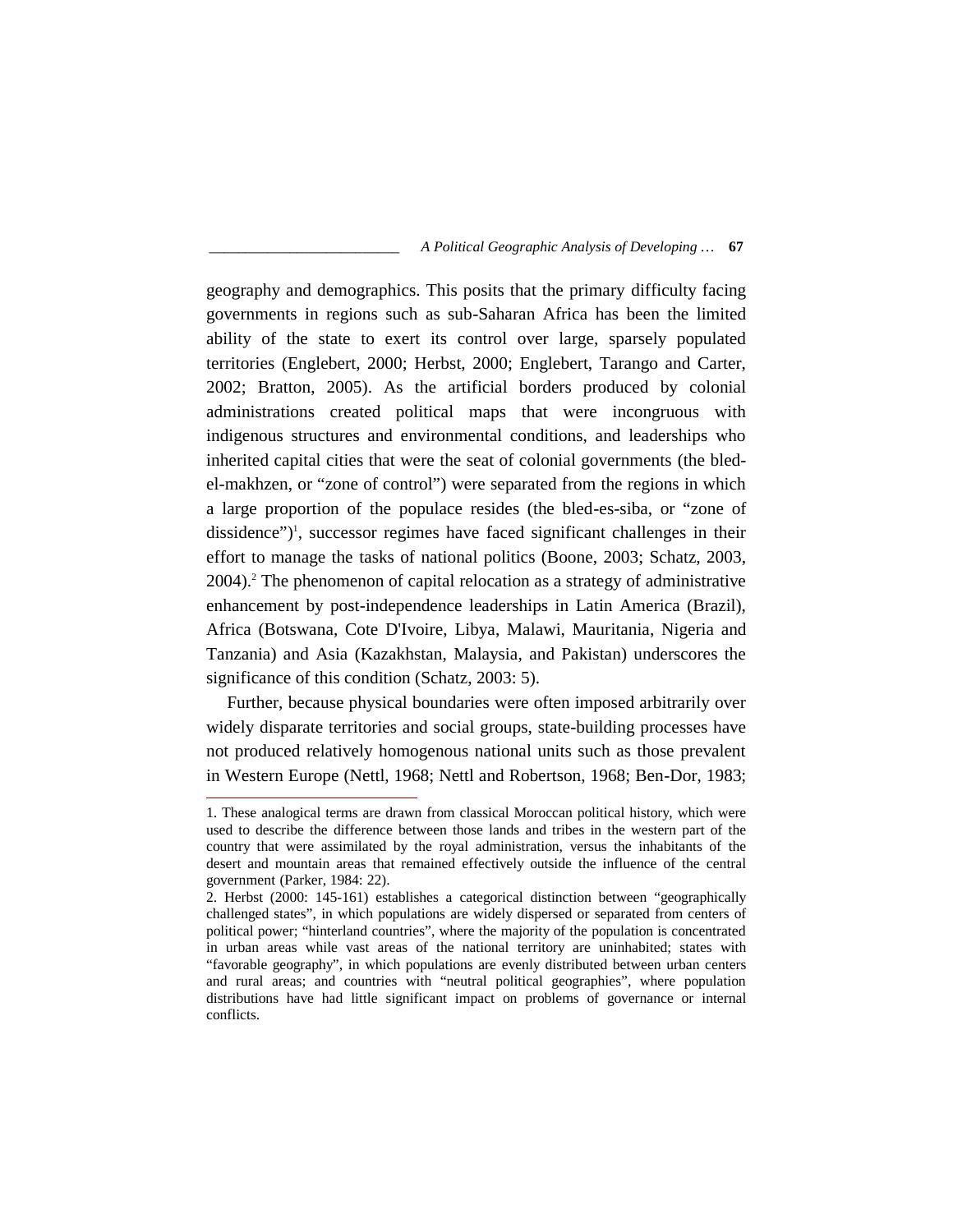## Barkey and Parikh, 1991: 531).

The present study proceeds from the latter assumptions as an initial basis for comparing the evolution of the state across countries, regions and time. It chooses these as its foundation because they suggest a promising means of demonstrating empirically how the physical and social composition of states in interaction with their external environment—as opposed to simply national capabilities—influences the trajectory by which they develop. This erects a framework that seeks to both integrate and operationalize related strands of theory initially introduced by geographers in the mid-twentieth century, which link the physical characteristics of territorial spaces to political agencies, activities and structures (Hartshorne, 1950; Jones, 1954; Cohen and Rosenthal, 1971). The first of these is the functional approach, which relates the initial idea or concept of what constitutes statehood (raison d'etre) with the ability to manage centripetal forces, such as populations that are divided between dissimilar geographic regions within the national territory. The logical extension of this concept is an evolutionary process, consisting of 1), decision, such as a treaty or other formal legal recognition of political independence; 2), movement, or a resulting activity or transfer of resources, 3), field, or the creation of administrative areas of action such as tax collection, and 4), political area, or the governance of the multidimensional aspects of the landscape.

However, the premises do not maintain, as some might charge, that environmental conditions such as geography have a deterministic effect upon politics. Nor do they assume a necessary association between population densities and the level of political organization or institutional development (Vengroff, 1976; Robinson, 2002: 514-515). To be sure, historically the European colonizers introduced successful "extractive institutions" in previously sparsely settled states (Acemoglu et al, 2002), while colonial and post-colonial governments in inhospitable areas have created large and intricate bureaucracies, irrespective of their actual efficacy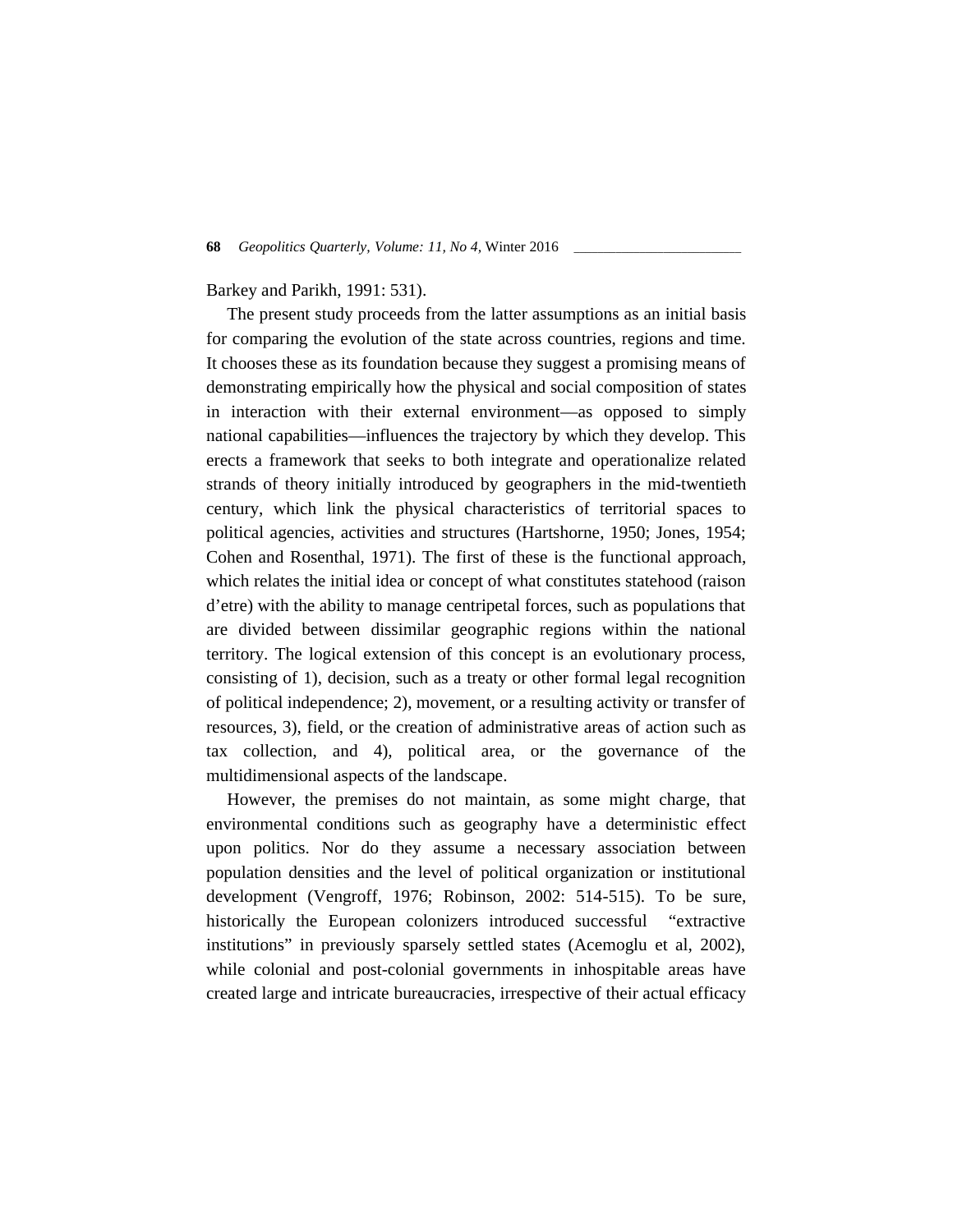or competence.<sup>1</sup>

Rather, whether or not a state will eventually experience "success" or "failure", or whether its international relations will be more often characterized by war or peace, is dependent on how its political elites confront and manage these structural constraints and influences over an extended period. Therefore, the primary purpose is to identify the degree of prospective impact that the aforementioned variables have upon the capacities of states—defined as the ability of elites to project their influence over physical space—in their respective settings. "Power" is therefore here understood as the degree to which a subject population can be administered within a given state entity, while "projection" implies the actual capability that elite has to reach into the areas under its nominal jurisdiction. Overall, the effort is intended to verify these posited relationships in order to provide a more comprehensive account of state formation and conflict behavior in developing areas.

## **Three Levels of Analysis**

The main premise that this investigation seeks to examine is that the confluence of demographics, topography, ethnic difference and internal political conflict places greater restrictions on the state's domestic power projection capability (or "internal sovereignty") in territories in which national boundaries were artificially emplaced rather than gradually defined by a combination of elite agency, conflict and negotiation. This assumes, in part, that where colonial authorities delimited the borders of African, Middle Eastern, Central and Southeast Asian states (often in isometric lines without

<sup>1.</sup> This is exemplified by the manner in which intramural institutions created during the early Soviet era such as the native-staffed Central Asian Bureau established a modern administrative system in one of the most unstable, impoverished and culturally 'backward' regions of the world, despite having a relatively small number of poorly trained personnel (Keller, 2003). Similarly, weak but expansive bureaucracies have developed in states with harsh climates and vast underpopulated terrain such as Mongolia and Saudi Arabia (Othman, 1979; Sanders, 1987).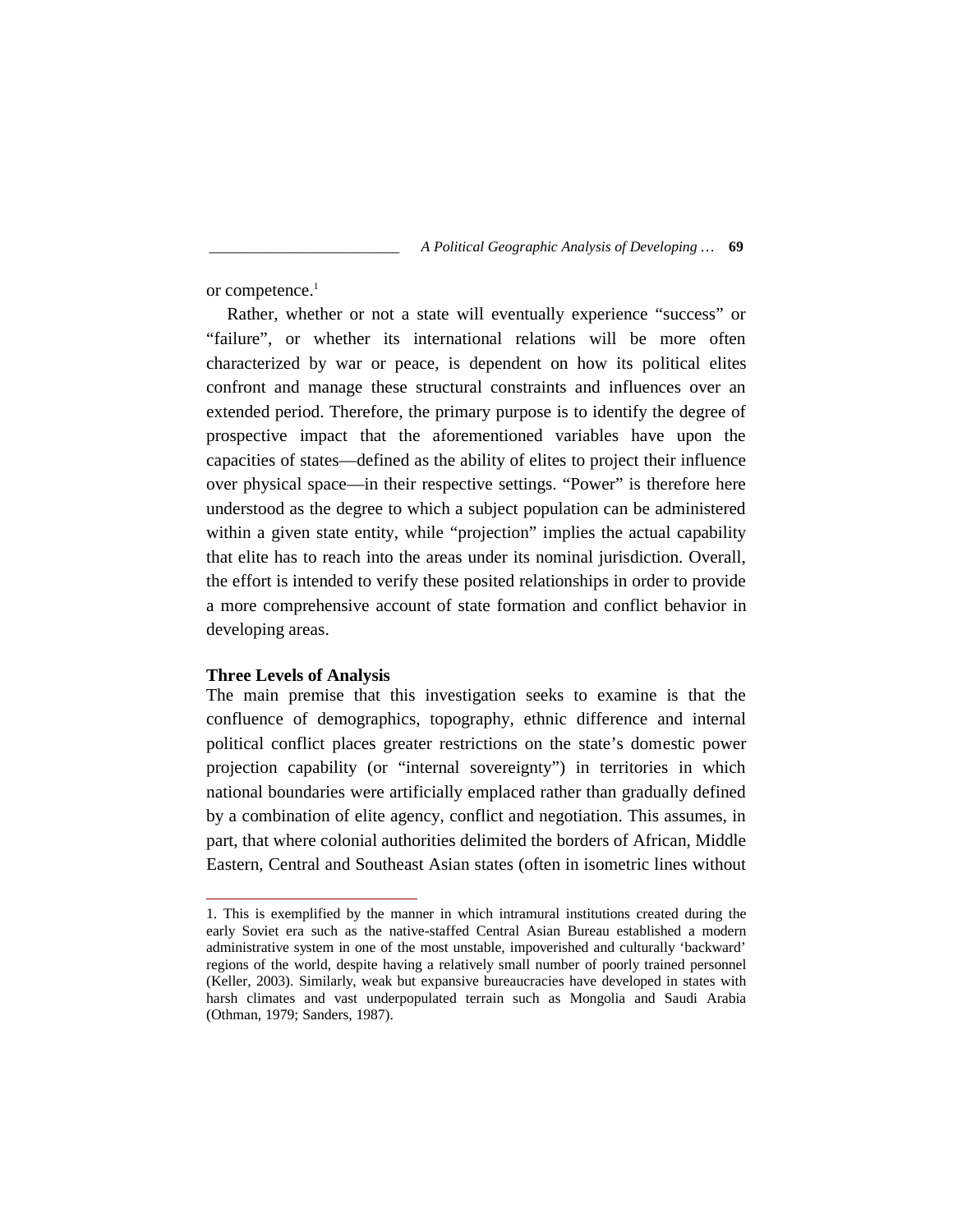natural references), they encapsulated highly varied physical features and social structures within broad reaches of territory, some largely uninhabited(Clarke, 2002: 261-62).<sup>1</sup> In addition, the post-colonial state's ability to impose its control is presumably affected by variations in levels of external political or military challenges to the integrity of those boundaries.

However, another integral aspect of these relationships is the influence of such domestic structures on the international behavior of developing states, particularly in terms of the likelihood of their involvement in militarized interstate disputes (MIDs) either with their geographic neighbors or with regional and global powers. This refers to the question of whether state behavior is "spatially heterogeneous", or independent of local structural factors, or "spatially dependent", or affected by its geographic location and setting (Aneslin and O'Loughlin, 1990: 326). Related to this concern is the possibility of significant differentiation in types and levels of conflict participation across regions, due to the relative characteristics of their state systems (Lemke, 2002, 2003a, 2003b). In an indirect sense, this might additionally derive evidence of "regional conflict formations" (RCFs), or complexes of collective armed violence that occurs among groupings of contiguous states (Väyrynen, 1984; Wallenstein and Stoltenberg, 1997; Rubin, 2001; Leenders, 2007), or "zones of peace", in which the absence of substantial militarized interstate conflicts produces null outcomes (Katowicz, 1998; Solingen, 1998: 64-71). Therefore, the paths of the causal arrows are reversed as a means of investigating the exogenous effect of the

<sup>1.</sup> These assumptions regarding population characteristics at the same time recognize deviations or outliers in the distribution of developing world cases, such as El Salvador (a density of 327 persons per km2 for a total area of 21, 041 km2) in Central America, an area otherwise known for highly varied settlement patterns within small states; Egypt (a density of 74 persons per km2 for a total area of 1,001,449 km2) in North Africa and Rwanda (a density of 343 persons per km2 for a total area of 26,338 km2) in sub-Saharan Africa, both regions represented by large, sparsely inhabited states; and conversely, Laos (a density of only 25 persons per km2 for a total area of 236,800 km2) in Southeast Asia, a region which generally exhibits high population concentrations (CIA World Factbook, 2006).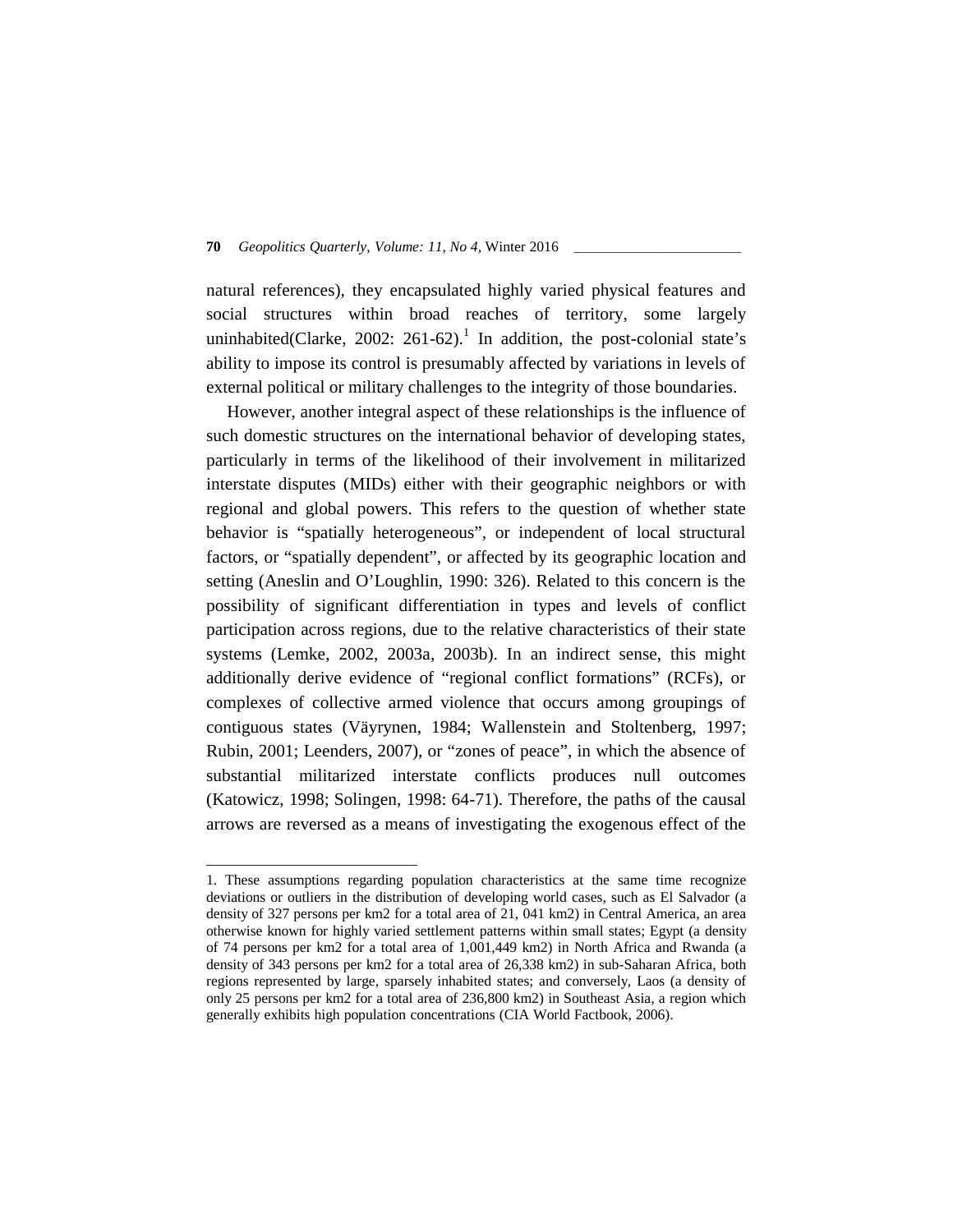internal qualities of nations on their external activities. This perspective further moves the scope of inquiry beyond the traditional emphasis on correlates such as regime type (the democratic or autocratic peace), military capabilities (the offense or defense balance) or economic development (power cycles or power transitions) in the literature on international  $conflict.<sup>1</sup>$ 

Finally, it is assumed logically that the process of state formation occurs simultaneously at both domestic and international levels, which necessarily involves interactions between internal and external variables. This addresses the issue commonly referred to in empirical social science as the "endogeneity problem", or the necessity of accounting for the presence of reciprocal rather than one-way causal relationships. Therefore, these assessments proceed from the assumption that large and small-N foci are not mutually exclusive, as the intricacies of political activities which transpire at the level of an individual state are linked to those which occur in the larger state and international system within which it is situated.

The primary stage of this composite theoretical structure is specified in Figure 1 below. The first independent variable, the density of the human population within a given territorial space, is expected to be positively associated with the ability of a central governing unit to project its administrative influence. However, this relationship is additionally affected by the intervening impact of the type of natural surface cover (forests, dry lands or mountainous terrain) in the areas in which the inhabitants of a state are located. At the same time, the independent effect of difficult topography on elite power projection is assumed to be negative. Thirdly, the complexity of the ethnic makeup of the polity's population, with its attendant cultural, linguistic and religious variations is assumed to exert a possible dual effect on the central control of territory: positively in areas that are occupied by a

<sup>1.</sup> Such orthodoxy is particularly represented by structural accounts that suggest that the relevance of world regions in international politics and policy is indicated solely by their relative share of global population size and gross domestic product (Kugler, 2006: 37-38).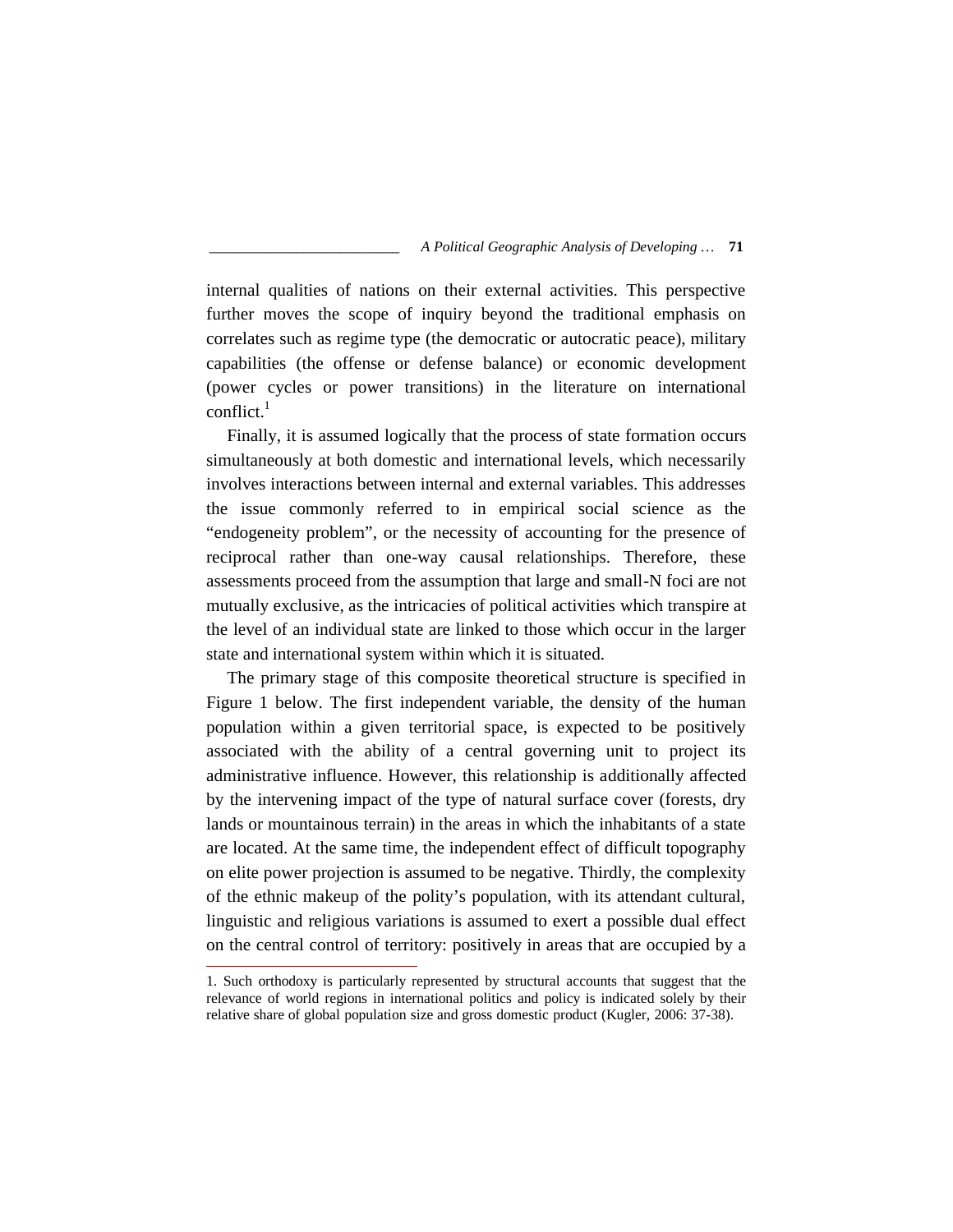plurality of a politically dominant seminary group, and negatively where identities are more highly fractionalized. The next explanatory variable, which represents the level of collective protests, violent internal uprisings and resultant political crises that occur within the national territory, is also assumed to exert a directly negative effect on internal control. The degree to which the physical or politically defined boundaries of the national unit are clearly demarcated is assumed to increase the power projection of state elites. Lastly, the level of threats to the state's territorial integrity in the form of military force that originates from outside of the domestic system is expected to increase or decrease the scope of elite control, contingent on its degree of cohesion and the quality of its existing infrastructure.



Figure 1: Domestic-Level Model of State Formation and Conflict Involvement

The secondary stage of the state formation-conflict synthesis is established in Figure 2. Here, the concentration of populations within a given territory is expected to be positively associated with the probability of involvement in military activities beyond national boundaries. Topographic features are again assumed to exhibit an interactive impact on population density. Yet here, these are also presumed to exert a direct influence on the probability that national armed forces will engage in international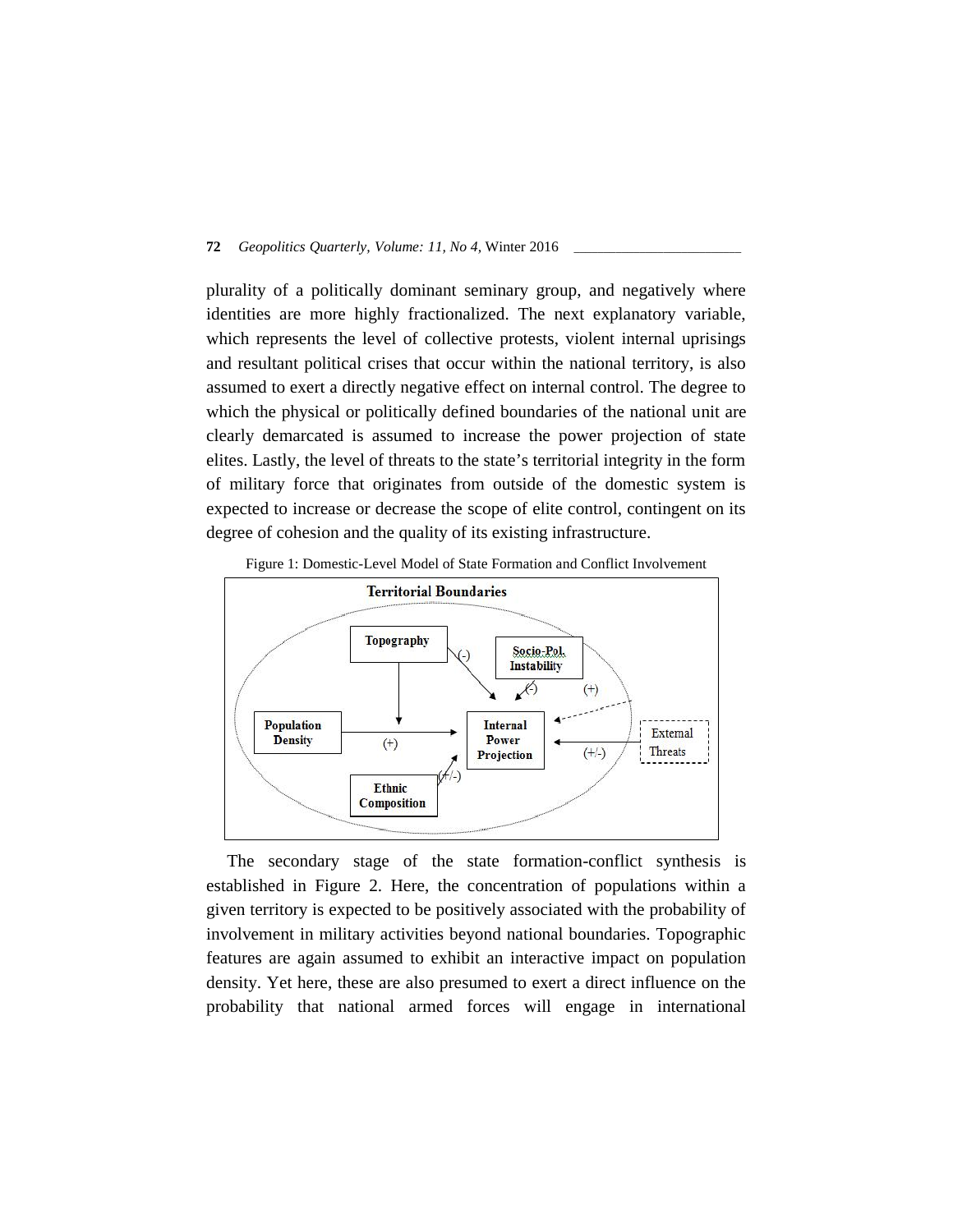

militarized disputes, with differentiation in effects between terrain types. Thirdly, the ethnic composition of the national population is also assumed to exert a varying effect on the likelihood of militarized disputes. The ability of a central governing unit to project its administrative influence across territory is additionally expected to increase the likelihood of participation in international conflicts. Fourth, the relative level of collective protests, violent internal uprisings or political crises is also assumed to exhibit varying effects on external conflict involvement. Finally, the level of demarcation of state boundaries is assumed to positively affect the likelihood of participation in international conflicts.



Figure 2: International-Level Model of State Formation and Conflict Involvement

The final stage or the presence of simultaneous and interactive relationships among the complex of Variables defined above, is presented in Figure 3. However, in this system, mutually significant associations are logically assumed only between four sets of predictors and the probable incidence of international conflict: the level of collective protests, internal violence and political crises, areas of difficult topography, the level of internal power projection of domestic elites, and political decisions affecting the demarcation of territorial boundaries.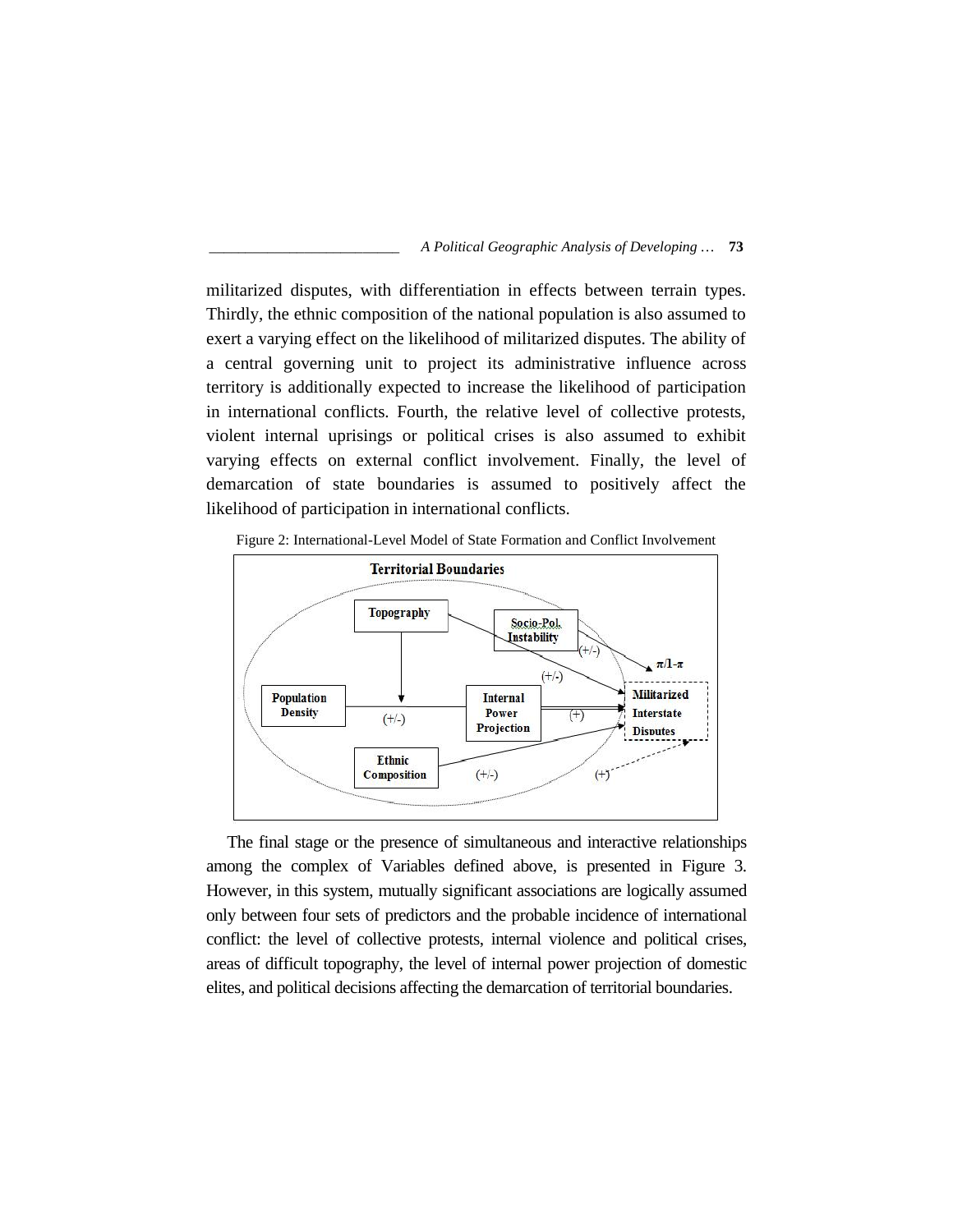

Figure 3: Interactive Model of State Formation and Conflict Involvement

In summation, these models representing three successive and complementary levels of analysis are used to generate twenty-two main propositions that address both the direct (first-order) assumptions and related (second-order) implications of the theory.

## **Data and Methodology**

This study applies a series of multiple regression analyses to a pooled time series cross-section (TSCS) data collection containing indicators for 88 geographically contiguous or proximate countries from Latin America, Africa, the Middle East, formerly Soviet Central Asia and Southeast Asia, for a total of 42,195 observations (see Table 1 below). This spatial domain is determined in relation to the selection of global areas that most clearly exhibit the structural conditions or challenges of governance identified in the theoretical framework. A survey of changes in world demographic characteristics (population density per square kilometer) from the 14th to the mid-twentieth century's reveals significant similarities between these regions in terms of population dispersion, while within the same time period, European, North and South Asian areas exhibit high levels of residential concentration (Clarke, 1971; Herbst, 2000: 15- 16). These habitation patterns can also be related to the relatively weak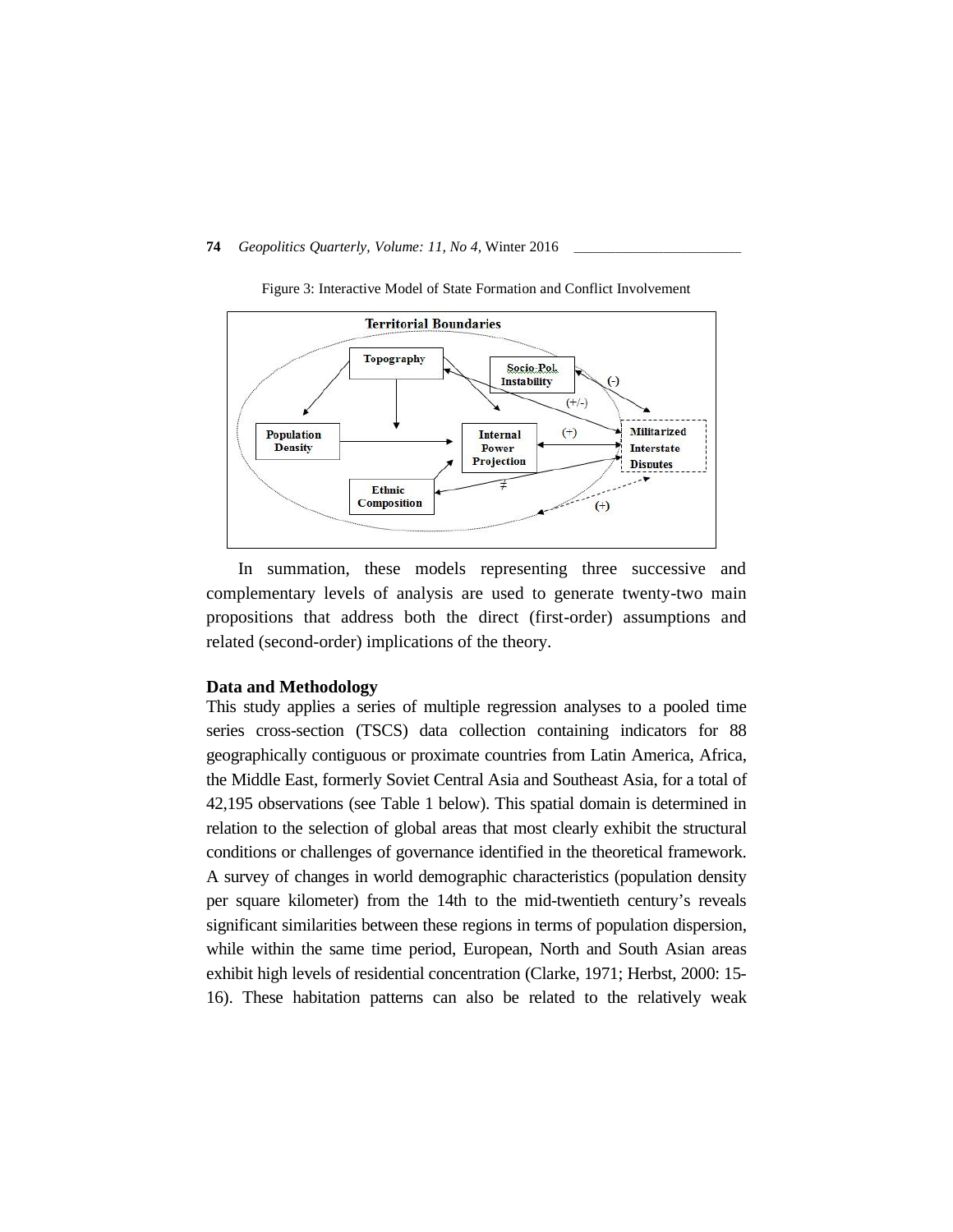connections between urban-based administrations and rural locales in many developing or post-colonial states.

| <b>Central America</b> | Sub-Saharan Africa       | <b>Middle East</b>          | <b>Central Asia</b> |
|------------------------|--------------------------|-----------------------------|---------------------|
| <b>Belize</b>          | Angola                   | <b>Israel</b>               | Kazakhstan          |
| Costa Rica             | <b>Benin</b>             | Iran                        | Kyrgyzstan          |
| El Salvador            | <b>Botswana</b>          | Iraq                        | Tajikistan          |
| Guatemala              | Burkina Faso             | Jordan                      | Turkmenistan        |
| Honduras               | Burundi                  | Kuwait                      | Uzbekistan          |
| Nicaragua              | Cameroon                 | Lebanon                     |                     |
| Panama                 | Central African Republic | Oman                        |                     |
|                        | Congo                    | Oatar                       |                     |
| <b>South America</b>   | Côte D'Ivoire            | Saudi Arabia                |                     |
| Argentina              | Djibouti                 | Syria                       |                     |
| Bolivia                | <b>Equatorial Guinea</b> | <b>United Arab Emirates</b> |                     |
| Brazil                 | Ethiopia                 | Yemen                       |                     |
| Chile                  | Eritrea                  |                             |                     |
| Colombia               | Gabon                    | <b>North Africa</b>         |                     |
| Ecuador                | Gambia                   | Algeria                     |                     |
| Guyana                 | Ghana                    | Egypt                       |                     |
| Paraguay               | Guinea                   | Libya                       |                     |
| Peru                   | Guinea-Bissau            | Morocco                     |                     |
| Suriname               | Kenya                    | Tunisia                     |                     |
| Uruguay                | Lesotho                  |                             |                     |
| Venezuela              | Liberia                  | <b>Southeast Asia</b>       |                     |
|                        | Malawi                   | Burma (Myanmar)             |                     |
|                        | Mali                     | Cambodia                    |                     |
|                        | Mauritania               | Laos                        |                     |
|                        | Mozambique               | Malaysia (Peninsula)        |                     |
|                        | Namibia (1990-)          | Thailand                    |                     |
|                        | Niger                    | Vietnam                     |                     |
|                        | Nigeria                  |                             |                     |
|                        | Rwanda                   |                             |                     |
|                        | Senegal                  |                             |                     |
|                        | Sierra Leone             |                             |                     |
|                        | Somalia                  |                             |                     |
|                        | South Africa             |                             |                     |
|                        | Sudan                    |                             |                     |
|                        | Swaziland                |                             |                     |
|                        | Tanzania                 |                             |                     |
|                        | Togo                     |                             |                     |
|                        | Uganda                   |                             |                     |
|                        | Zaire (DRC)              |                             |                     |
|                        | Zambia                   |                             |                     |
|                        | Zimbabwe                 |                             |                     |

Table 1: State Systems included in Database by Geographic Location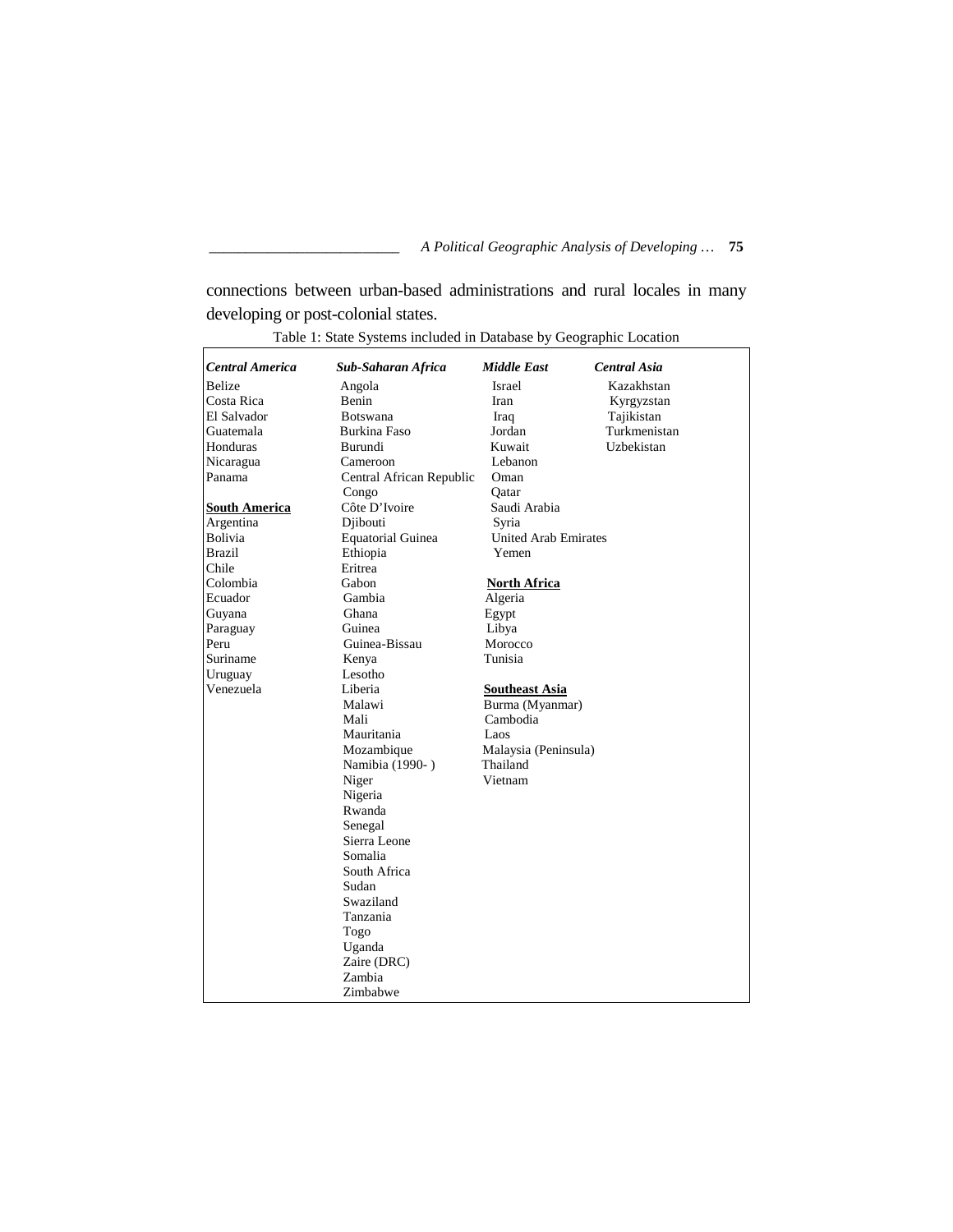The state systems identified in Table 1 rely on the naturally occurring location of countries in macro geographical/continental regions and sub-regions rather than on other types of diplomatic, political or economic groupings as a standard of definition (United Nations Statistics Division, 2006, 2008). This is applied in order to obviate the tendency toward "fuzziness", or arbitrary or uncertain criteria for categorizing individual cases, as well as for determining the boundaries of individual systems. Exclusion of other regions or country cases that could also be classified as "post-colonial" or "developing", such as Southeastern Europe (Albania and the former Yugoslav republics), the former Soviet Southern Caucasus (Armenia, Azerbaijan and Georgia), and Northeast Asia (the Korean peninsula) is justified due to qualities such as high and even population densities and distributions, relative or general ethnic homogeneity (in the range of 85 percent or greater), or extensive periods of prior national independence (including the cores of former empires) in which territories were periodically annexed or occupied rather than essentially constituted by external forces or imperial powers. However, in order to maintain empirical accuracy, certain temporarily conquered states or protectorates that were never directly or formally colonized (Ethiopia, Iran, Oman, Saudi Arabia and Thailand)<sup>1</sup> but are pivotal components of their respective state systems are retained. $2$  Lastly,

<sup>1.</sup> To maintain consistency with the temporal range under scrutiny, the data record for former empires or conquered territories begins in the historical period in which they were restored or converted to independent statehood after foreign influence or domination: e.g., Saudi Arabia through the Treaty of Jeddah which granted full separation from the United Kingdom from 1927-1932; Ethiopia through the East African Campaign and the Anglo- Ethiopian Agreement which ended the Italian occupation from 1941-44; Iran through the Tehran Conference and the final withdrawal of Soviet troops from the northern provinces from 1943-1946; Thailand after the disarmament and withdrawal of Imperial Japanese and British troops in 1945; and Oman through the British-backed coup led by Qaboos bin Said and the establishment of the Sultanate in 1970.

<sup>2.</sup> For these purposes the State of Israel is similarly included in the analysis of the Middle East regional system, as it shares the typical characteristics of many developing nations: boundaries which were imposed by British and French colonial authorities; low initial levels of economic development and political capacity; and a protracted state-building process pursued by a nationalist founding elite (Barnett, 1992: 14-15).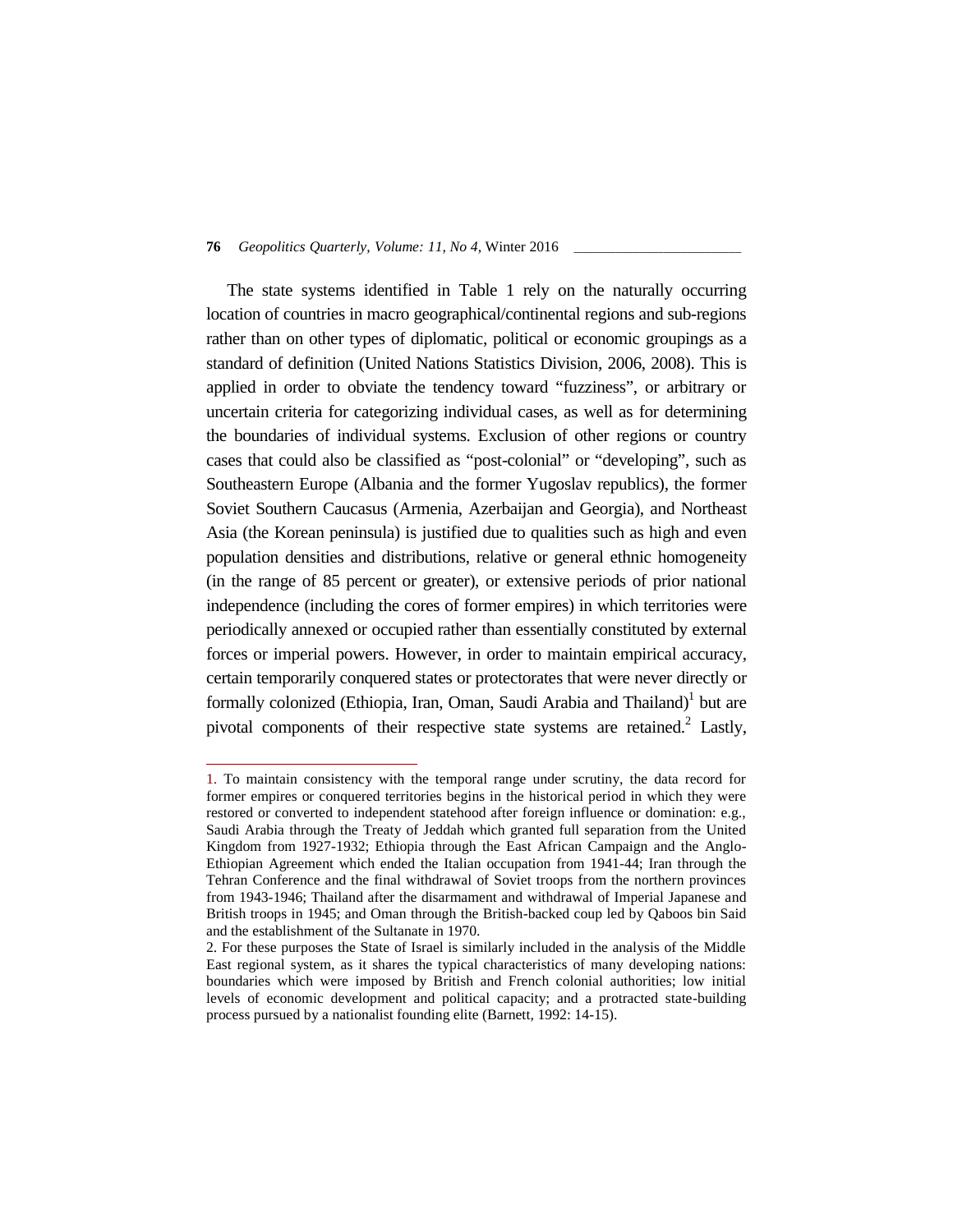archipelago and small island states (Bahrain, Madagascar, Micronesia, insular Southeast Asia and the Caribbean/West Indies) are additionally omitted due to the need to for broader conceptualization in order to assess maritime rather than land boundaries as well as to identify them as constituent or independent state systems.

The data sets utilized in the empirical analysis cover a variety of temporal ranges, beginning from the point of national independence or entry into the international system (c. 1930-75 for the majority of African and Middle Eastern states, c. 1991 for the former Soviet Central Asian republics) to the most recent year for which numeric figures are available. Certain qualifications will be necessary for Latin American states, which save for Belize, Guyana and Suriname began the process of decolonization significantly earlier as the Spanish and Portuguese empires dissipated during the early to mid-nineteenth century. Therefore, these cases are also evaluated according to the earliest date for which there is recorded information for the relevant indicators. First, the empirical tests of the models demonstrate that the level of average population density per administrative unit is positively and significantly associated with internal power projection across a majority of regions, generating support for the first-order proposition that policy instruments such as tax administration are inherently affected by the habitation patterns of territories. Second, forest cover, dry lands and mountain terrain present a widely varying influence on internal power projection between state systems. Most important theoretically is the influence of topographic interactions with population according to differences in terrain type. For all but one of the systems in question (Southeast Asia), at least one of the first three hypotheses is confirmed. The first is rejected in Central America, where forests and jungles serve as a disperser rather than as an attractant and the second and third in Central Asia, where dry land populations negatively impact power projection, and mountainous terrain is associated with greater human activity and elite control.

Next, the hypothesis that ethno linguistic and religious makeup of states has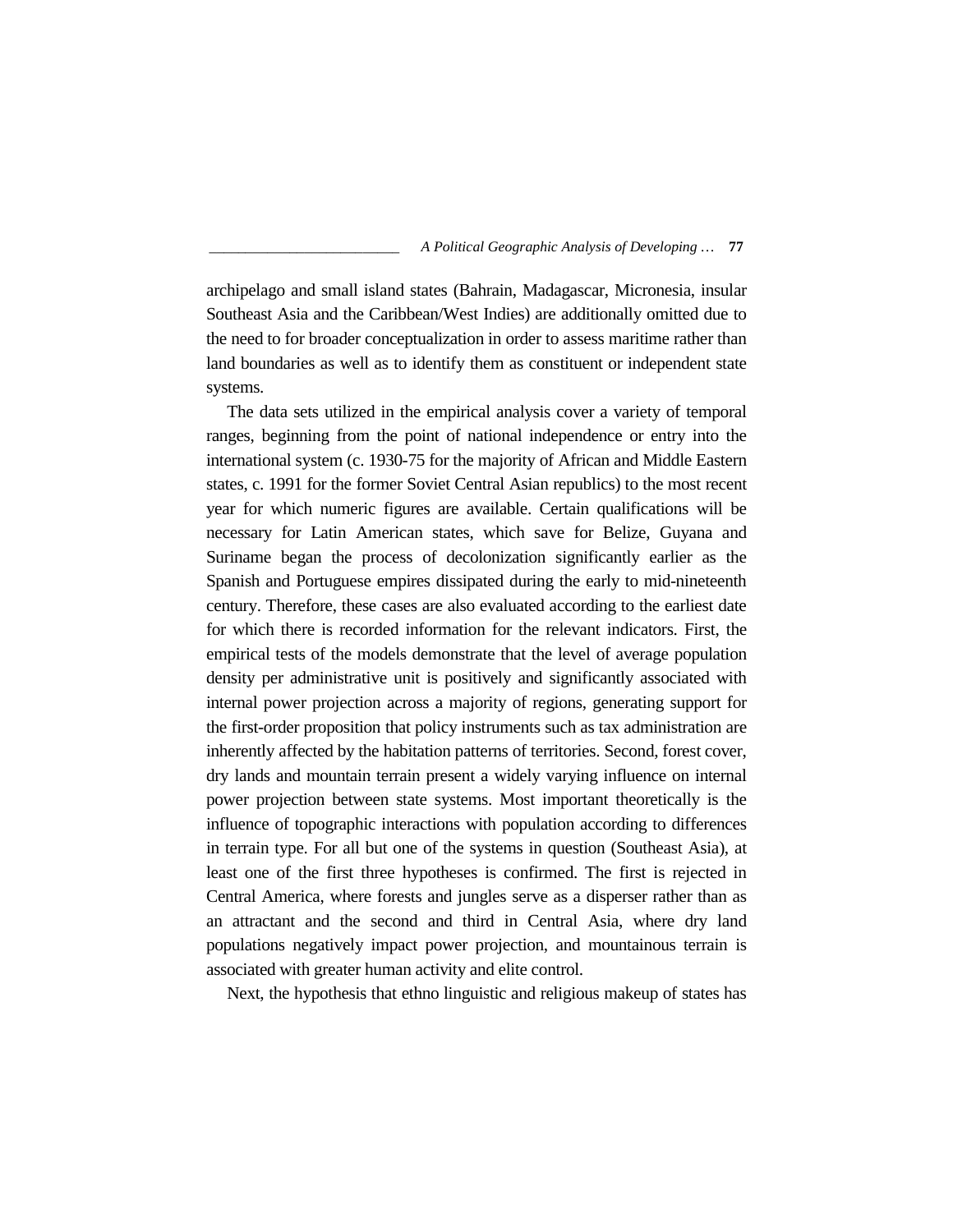a varying impact on the exercise of governance across territory is confirmed for a majority of regions, advancing the analysis of social heterogeneity beyond traditional questions of intergroup conflict or its impact on the prospects for economic development or civil war. In both the Central American and North African state systems, ethno linguistic composition has had a positive effect on the ability of political elites to administer

National territories where cleavages approach a plurality, while the reverse is indicated for South America, the Middle East, sub-Saharan Africa and mainland Southeast Asia. In contrast, despite the highly complex and intricate ethnic composition of the Central Asian states, the fractionalization of identity groups does not seem to present a significant effect on the administration of territory when evaluated in the aggregate. The least successful propositions in the domestic-level model involve the potential dynamic impact of socio political instability (SPI) on elite influence. The lack of substantive significance of collective protests in affecting elite control is confirmed across systems. However, in only one region (South America) were the indicators of both violent internal uprisings and political crises shown to be substantively significant in influencing internal power projection. The significance of violent internal uprisings in Central and South America and Southeast Asia is reflective of the prevalence of assassinations, purges and guerrilla warfare in their regional histories, while in Central Asia, it is the composite level of cooperation among domestic and international actors that is positively associated with elite influence. While the lack of substantial support for this segment of the theory may be attributed to the quality and coverage of the SPI data, an alternative interpretation is the possibility that specific administrative functions such as revenue collection, as opposed to other crucial features of governance, are not as significantly affected by internal conflict in developing nations as is conventionally assumed. This is a particularly true in that many modern armed insurgencies typically subsist through parallel economic activity which allows them to establish territorial fiefdoms (or, ―states within states) separate from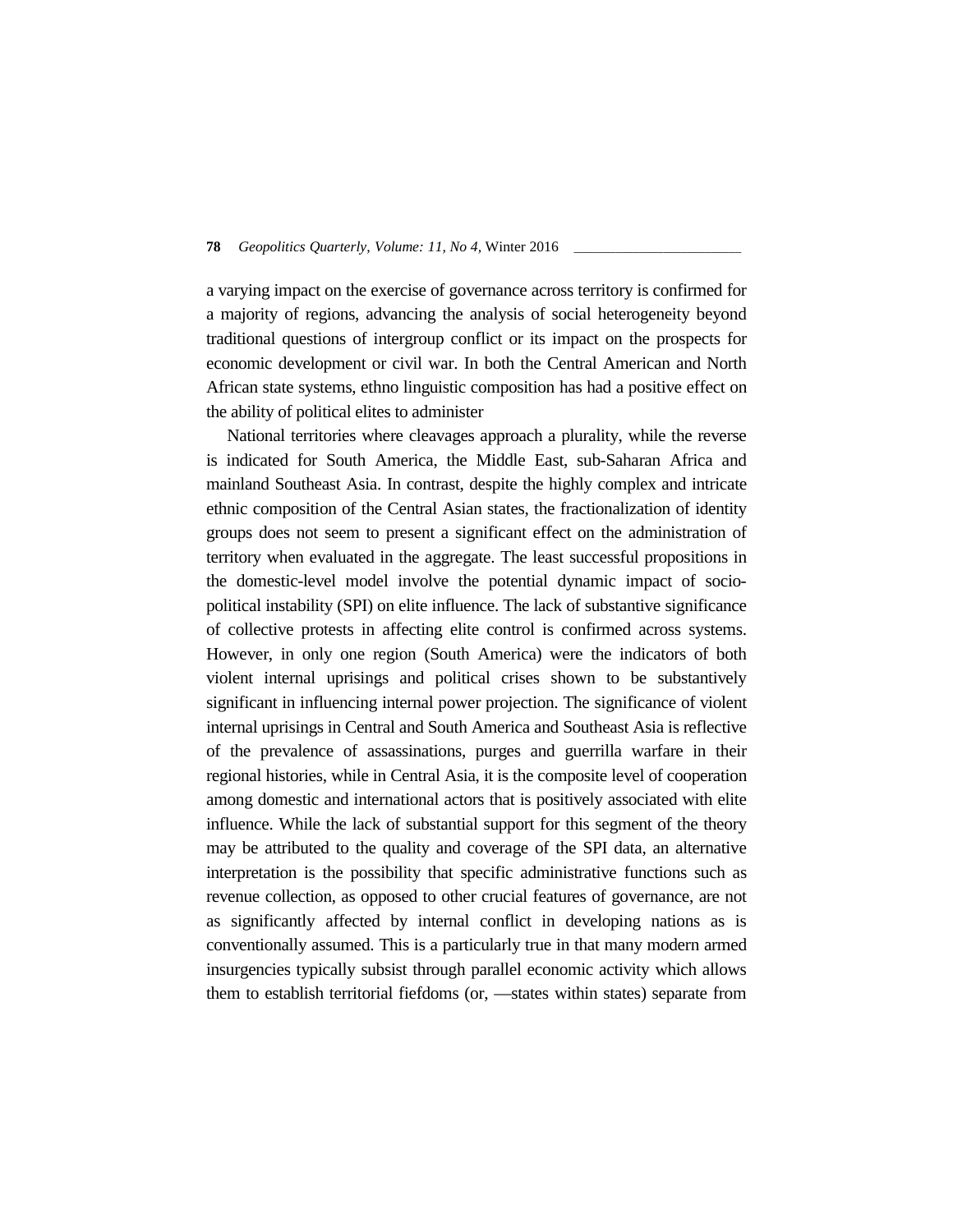the reach of central authorities.

To a far greater degree, the eighth hypothesis regarding the level of definition of territorial boundaries is also shown to significantly and positively affect the ability of elites to exercise their administrative influence within the areas under their jurisdiction, in all systems excepting Central America. This outcome provides support for the central assumption of the importance of demarcation in consolidating territorial units, which additionally promotes an understanding of the physical aspect of state formation as an observable process that unfolds across time. The final domestic-level proposition on the varying significance of external military threats to the integrity of territorial space confirms the complexity of this dynamic as a feature of international relations in different regional settings. A positive effect on internal power projection in indicated in Central America, North Africa and mainland Southeast Asia, while the relationship is negative in South America and the Middle East. Yet, this association is shown to have no significant impact in sub-Saharan Africa and Central Asia. The first hypothesis linking variation in domestic structural characteristics to involvement in international conflict is supported for the majority of regional cases. The level of internal power projection is shown to increase the likelihood of participation in interstate war in sub-Saharan Africa and the Middle East, while the probability is decreased in Central America and Central and Southeast Asia. Hypothesis number eleven is shown to have comprehensive empirical support across regions, as average population density per administrative unit is consistently negatively associated with the likelihood of participation in interstate disputes across each state system.

Propositions number twelve, thirteen and fourteen that posit the positive and negative impact of different terrain types on the likelihood of the use of force in militarized disputes find varying degrees of support across systems. Forest cover and structure has the expected effect in Latin America and Central and Southeast Asia (a negative impact on the likelihood that militaries will engage in the use of force), but is shown to enhance the probability of military actions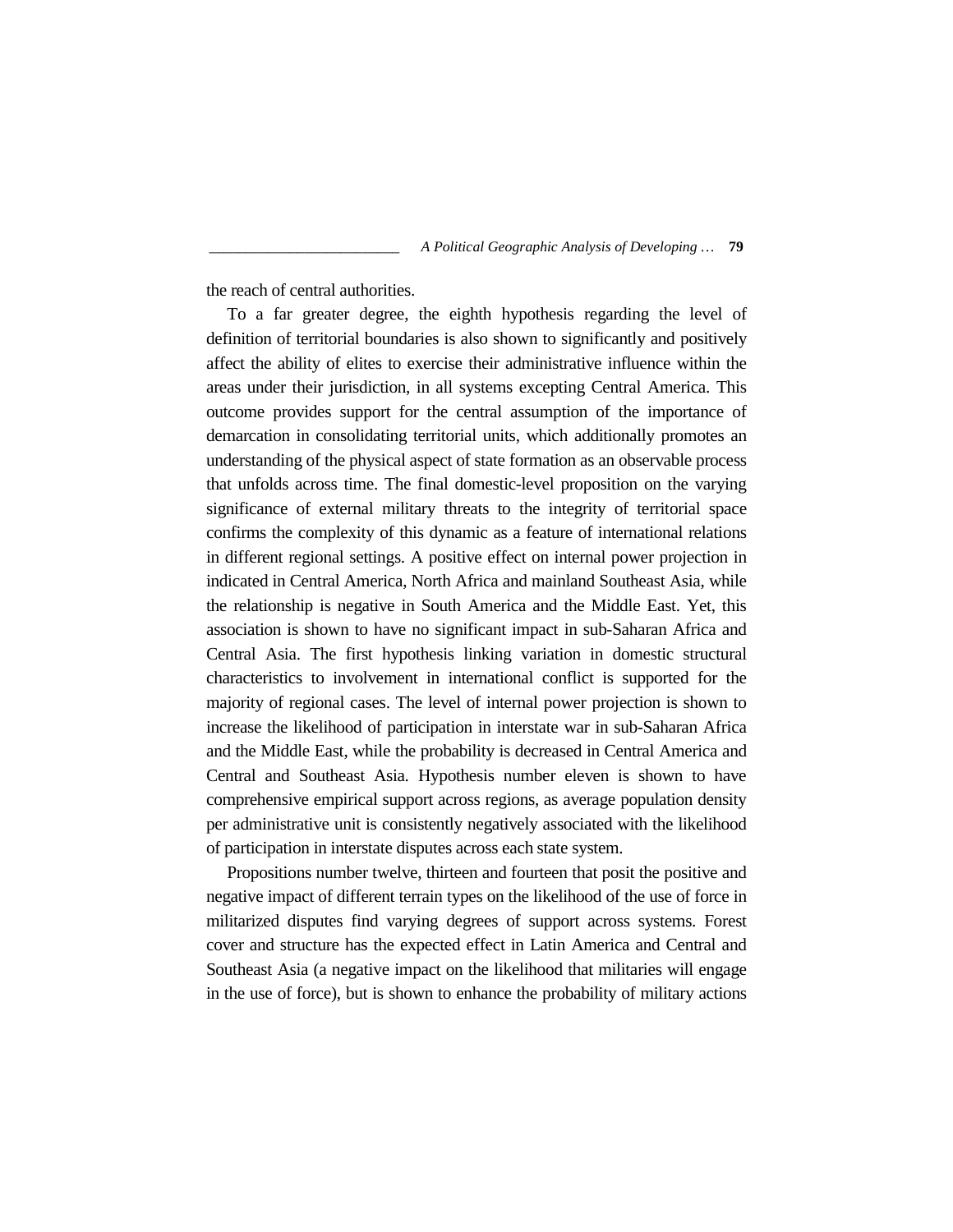in North and sub-Saharan Africa and the Middle East. In contrast, mountainous terrain positively influences armed activities in South America, North Africa and the Middle East, while exhibiting only partial significance in the context of population in Central and Southeast Asia. The assumed negative relationship between ethnic and religious fractionalization and the likelihood of interstate disputes is fully corroborated by the empirical evidence across state systems. While this outcome may lend support to skeptical views regarding the role of ethnic or religious identity in international conflicts among developing states, the distinction is that it reflects the social composition of the polity rather than the significance of existing ethnic conflicts. Hypotheses pertaining to the internationalization of domestic conflict receive support only in South America, where collective protests are shown to increase the likelihood of interstate war, and sub-Saharan Africa, where internal violence is positively associated with the probability of involvement in interstate disputes. The proposition of a relationship between territorial demarcation and international conflict, finds support in all regions excepting Central and Southeast Asia, which indicates a distinction in the character of national borders and protracted territorial disputes in these systems.

The final stage of the theoretical exercise of this study, the simultaneous or interactive level, is represented by several findings. The proposition on the linkage between boundaries and interstate hostilities finds support only in Central America and the Middle East, in both settings exhibiting positive mutual significance. Amutual association between participation in interstate disputes and internal power projection is supported only in Central Asia, while the endogeneity of SPI is supported only in the Middle East and North and sub- Saharan African state systems. Collective protests both positively increase and are in turn influenced by external military actions in the latter region, while internal violence both increases and is fostered by external conflict in the Middle East and North Africa, and reduces and is negatively impacted by state involvement in interstate disputes below the Sahara. Finally, topographic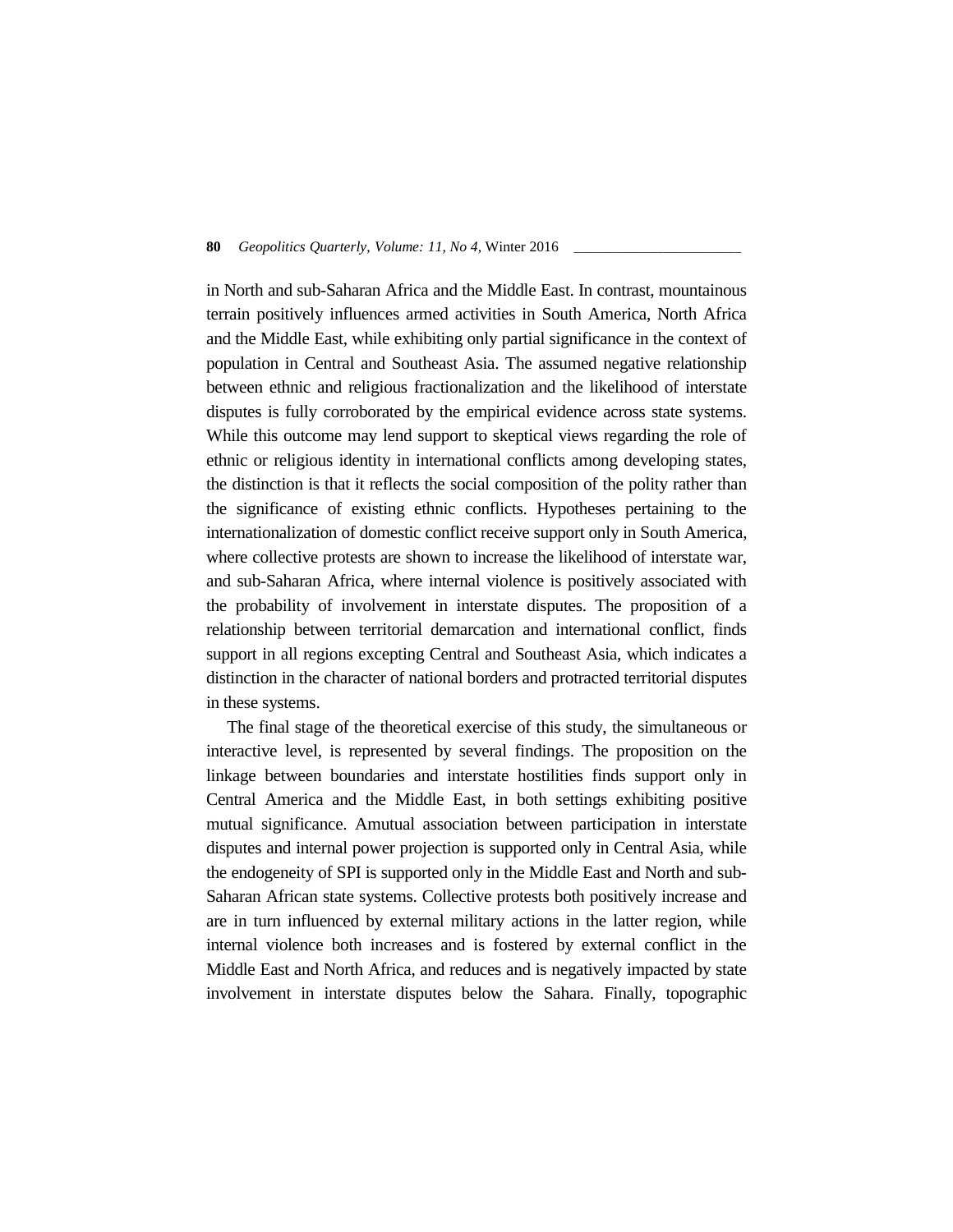features are positively and significantly mutually associated with interstate disputes in Central America and North and sub-Saharan Africa, and variously in South America and Central Asia, while in Southeast Asia terrain types share a negative simultaneous relationship with international conflicts.

## **Results and Interpretation**

At the conclusion of any social scientific enterprise, one is naturally compelled to return to the initial theoretical questions, puzzles or fascinations that first motivated the investigation. In the present instance, the question to be considered is: To what extent has this effort accomplished its stated goal of advancing both the subfield of Third World studies and studies of the state by subjecting these to systematic and varied methods of analysis?

The numerous challenges involved in the processes of state formation, consolidation of territorial control, and management of military force which are experienced by political elites in developing nations have typically been addressed in the prevailing literature by two primary queries: 1), whether the presumed dynamic of prevalent international conflict in galvanizing leaders to engage in coercion, regulation and extraction has operated differently (if at all) outside of the Western European realm, and 2), how and to what extent the capacity for governance of a state's territory is affected by characteristics such as geography, resources or population. However, the scope of the concerns addressed in the present study have been far more expansive, as it has sought not only to evaluate these basic questions, but also to overcome the separation of comparative and international perspectives in political science, to interrogate contemporary understandings of how states and the actors that inhabit them should be defined and understood in the context of domestic and international politics, and to construct and verify empirical models that account for these related processes. The preliminary results suggest that disaggregating states into their essential components may offer deeper insights into their behavior than has been provided by an emphasis on the classical indicators of economic, political and military power.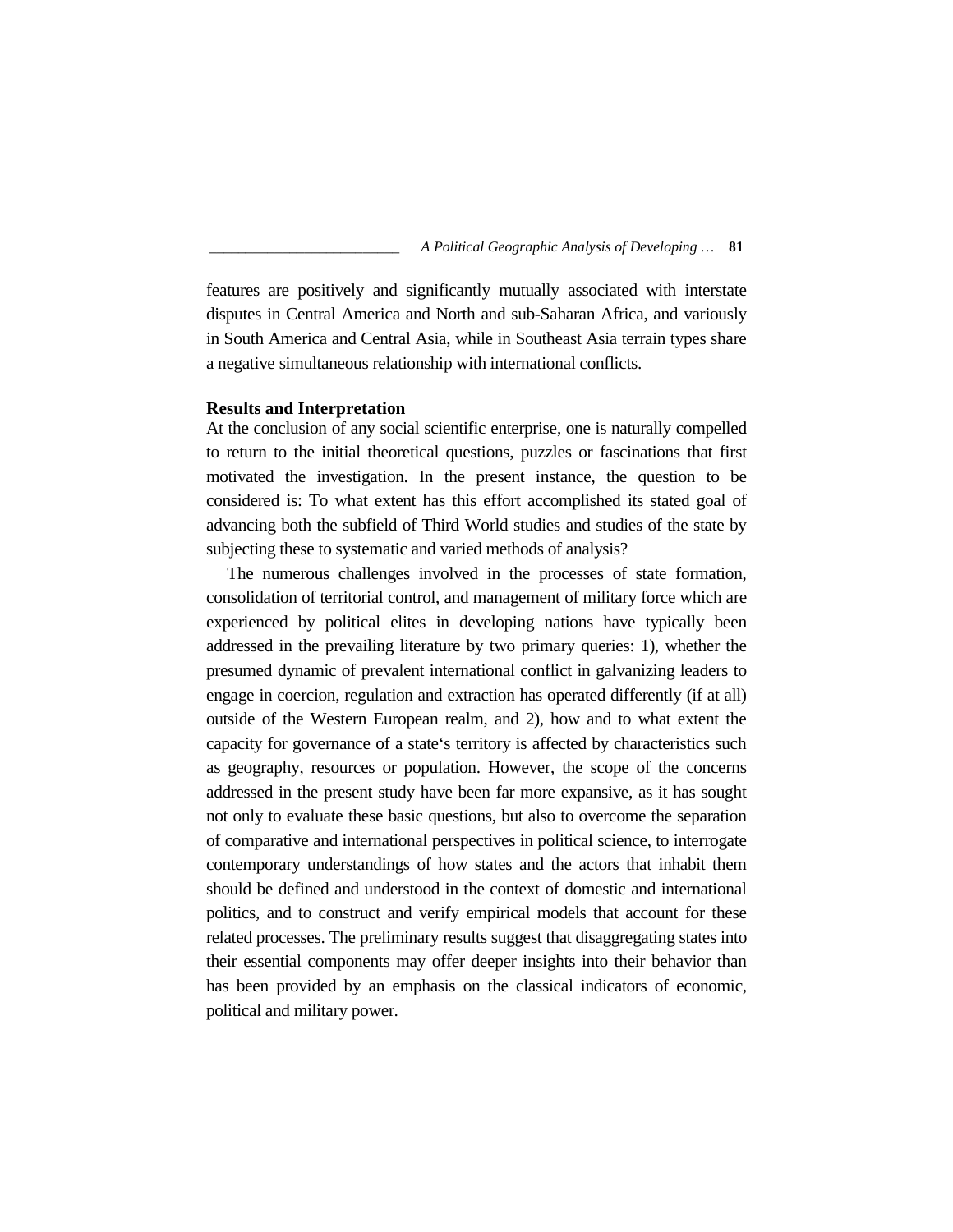An additional contribution of these outcomes is to present the reverse image of contemporary structural perspectives of world politics. Power-based theories identify particular developing states in South and East Asia (i.e., India and China) as the harbingers of peaceful or conflictual global transformation due to their dynamic economic and population characteristics, while assuming that societies in regions such as the Middle East demonstrate low productivity and demographic stagnation, and thus have little significance in assessing future international financial and security relationships (Tammen, et al, 2000; Kugler, 2006: 37-38). Yet, the finding that average population density per administrative unit is positively associated with a government's ability to project power within its territory among states that possess some of the most uneven and highly concentrated settlement patterns in the world, and the additional negative impact of the ongoing demarcation of their territorial boundaries on the probability of peace, invites one to reconsider prevailing definitions of power and conflict potential. At the same time, one of the primary objectives of the project, to capture the natural and physical composition of states as constituent elements of their politics, presents a somewhat greater challenge. While a reasonable number of significant outcomes are in evidence, it is at the same time not certain that the available format and treatment of the data is the most optimal for empirical assessment, and whether possible transformations or investigation of other functional forms might improve its usage in this regard.

Finally, as in any social scientific enterprise, it eventually becomes necessary to approach the frontier of the body of knowledge that has been produced thus far, and to consider the future directions for research that lie beyond. One possible dimension that has not been directly addressed in this study is the question of agency in the behavior of political elites, or the conscious decision-making activity of the authorities that are embedded in their respective territorial situations. Formal modeling approaches, either spatial or computational, might allow a more direct and powerful assessment of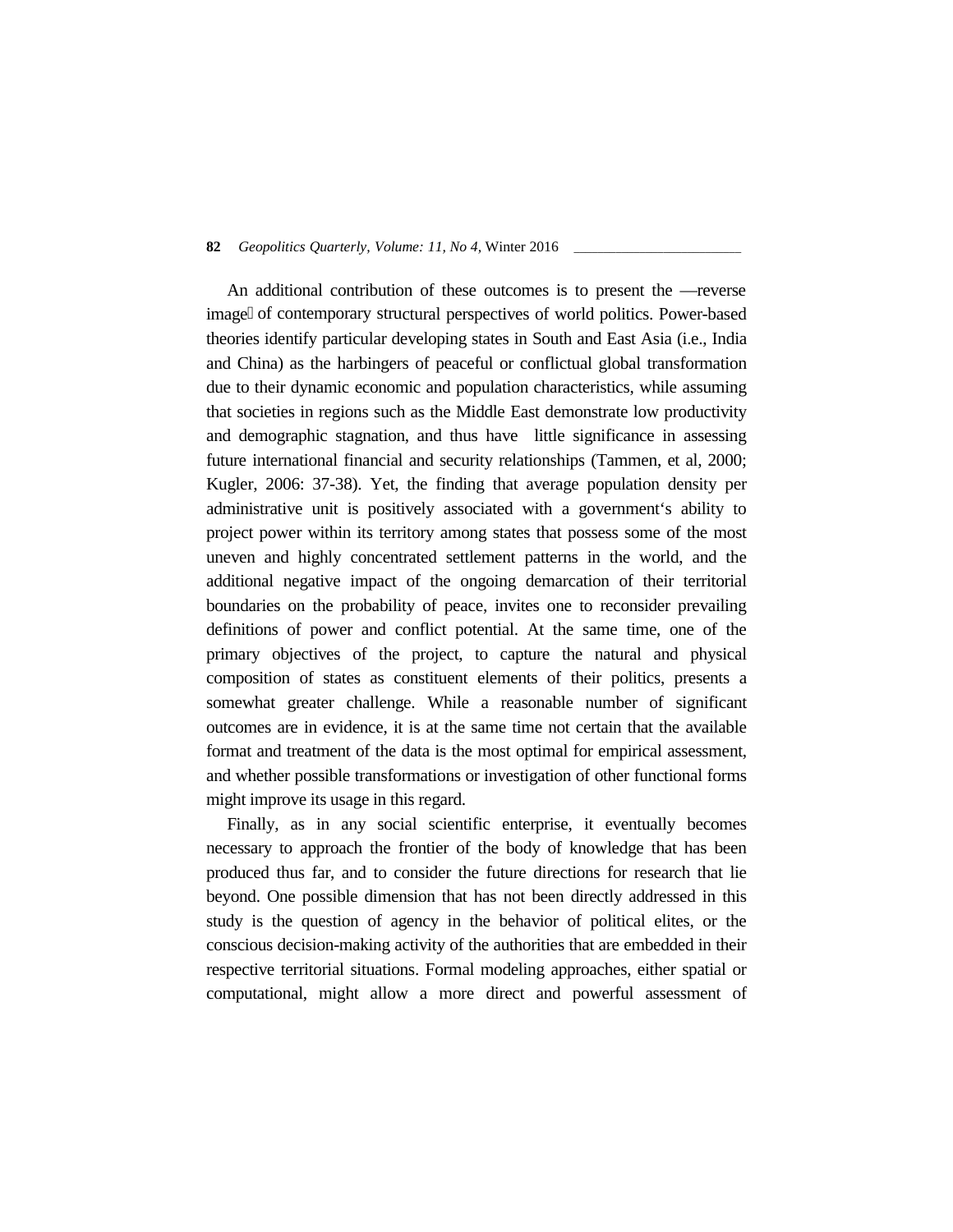interactions between the structural elements of states and the agents involved in governance, and the evolutionary patterns which are revealed by iterated analyses. More specific to the quantitative results displayed above is the need to retrace the paths of the hypothesized associations in order to account for the wide variations in outcomes that are region or country specific. Accounting for these distinctions by returning to the level of individual states, or moving down Sartori's "ladder of abstraction", might bring one closer to determining what correlates set state formation patterns within regions apart from one another. In summation, this study has demonstrated that the systematic analysis of state evolution in the world's developing areas is an unfolding effort, much like the ongoing crises and transformations that transpire year after year in the approximately 200 geopolitical entities of the world.